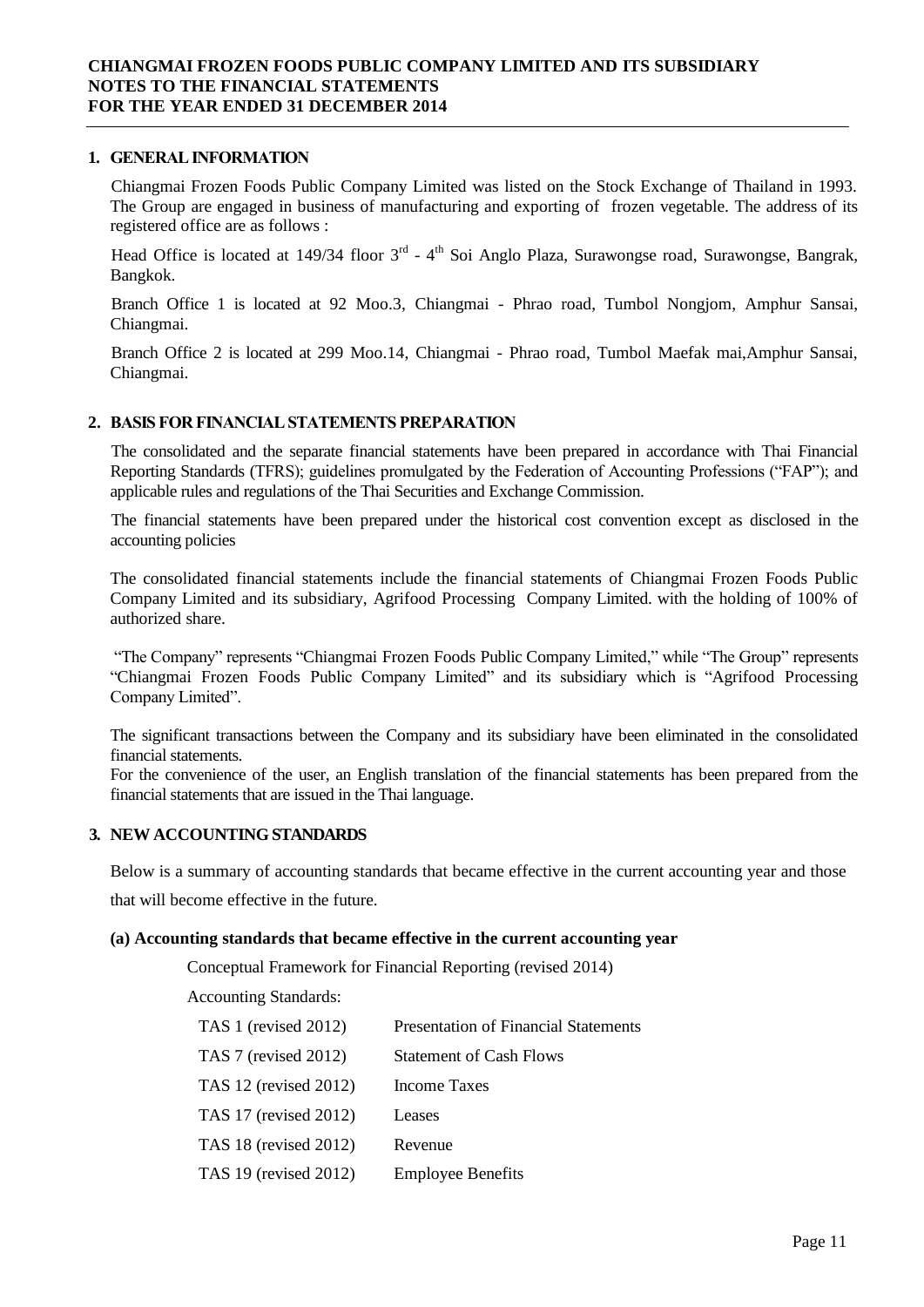| TAS 21 (revised 2012)                         | The Effects of Changes in Foreign Exchange Rates              |
|-----------------------------------------------|---------------------------------------------------------------|
| TAS 24 (revised 2012)                         | <b>Related Party Disclosures</b>                              |
| TAS 28 (revised 2012)                         | <b>Investments in Associates</b>                              |
| TAS 31 (revised 2012)                         | Interests in Joint Ventures                                   |
| TAS 34 (revised 2012)                         | <b>Interim Financial Reporting</b>                            |
| TAS 36 (revised 2012)                         | <b>Impairment of Assets</b>                                   |
| TAS 38 (revised 2012)                         | <b>Intangible Assets</b>                                      |
| <b>Financial Reporting Standards:</b>         |                                                               |
| TFRS 2 (revised 2012)                         | Share-based Payment                                           |
| TFRS 3 (revised 2012)                         | <b>Business Combinations</b>                                  |
| TFRS 5 (revised 2012)                         | Non-current Assets Held for Sale and Discontinued Operations  |
| TFRS 8 (revised 2012)                         | <b>Operating Segments</b>                                     |
| <b>Accounting Standard Interpretations:</b>   |                                                               |
| <b>TSIC 15</b>                                | <b>Operating Leases - Incentives</b>                          |
| <b>TSIC 27</b>                                | Evaluating the Substance of Transactions Involving the Legal  |
|                                               | Form of a Lease                                               |
| <b>TSIC 29</b>                                | <b>Service Concession Arrangements: Disclosures</b>           |
| TSIC <sub>32</sub>                            | Intangible Assets - Web Site Costs                            |
| Financial Reporting Standard Interpretations: |                                                               |
| TFRIC 1                                       | Changes in Existing Decommissioning, Restoration and Similar  |
|                                               | Liabilities                                                   |
| <b>TFRIC 4</b>                                | Determining whether an Arrangement contains a Lease           |
| TFRIC 5                                       | Rights to Interests arising from Decommissioning, Restoration |
|                                               | and Environmental Rehabilitation Funds                        |
| <b>TFRIC 7</b>                                | Applying the Restatement Approach under TAS 29 Financial      |
|                                               | Reporting in Hyperinflationary Economies                      |
| TFRIC 10                                      | Interim Financial Reporting and Impairment                    |
| TFRIC 12                                      | <b>Service Concession Arrangements</b>                        |
| TFRIC 13                                      | <b>Customer Loyalty Programmes</b>                            |
| TFRIC 17                                      | Distributions of Non-cash Assets to Owners                    |
| TFRIC <sub>18</sub>                           | <b>Transfers of Assets from Customers</b>                     |

Accounting Treatment Guidance for Stock Dividend

These accounting standards were amended primarily to align their content with the corresponding International Financial Reporting Standards. Most of the changes were directed towards revision of wording and terminology, and provision of interpretations and accounting guidance to users of the accounting standards. These accounting standards do not have any significant impact on the financial statements.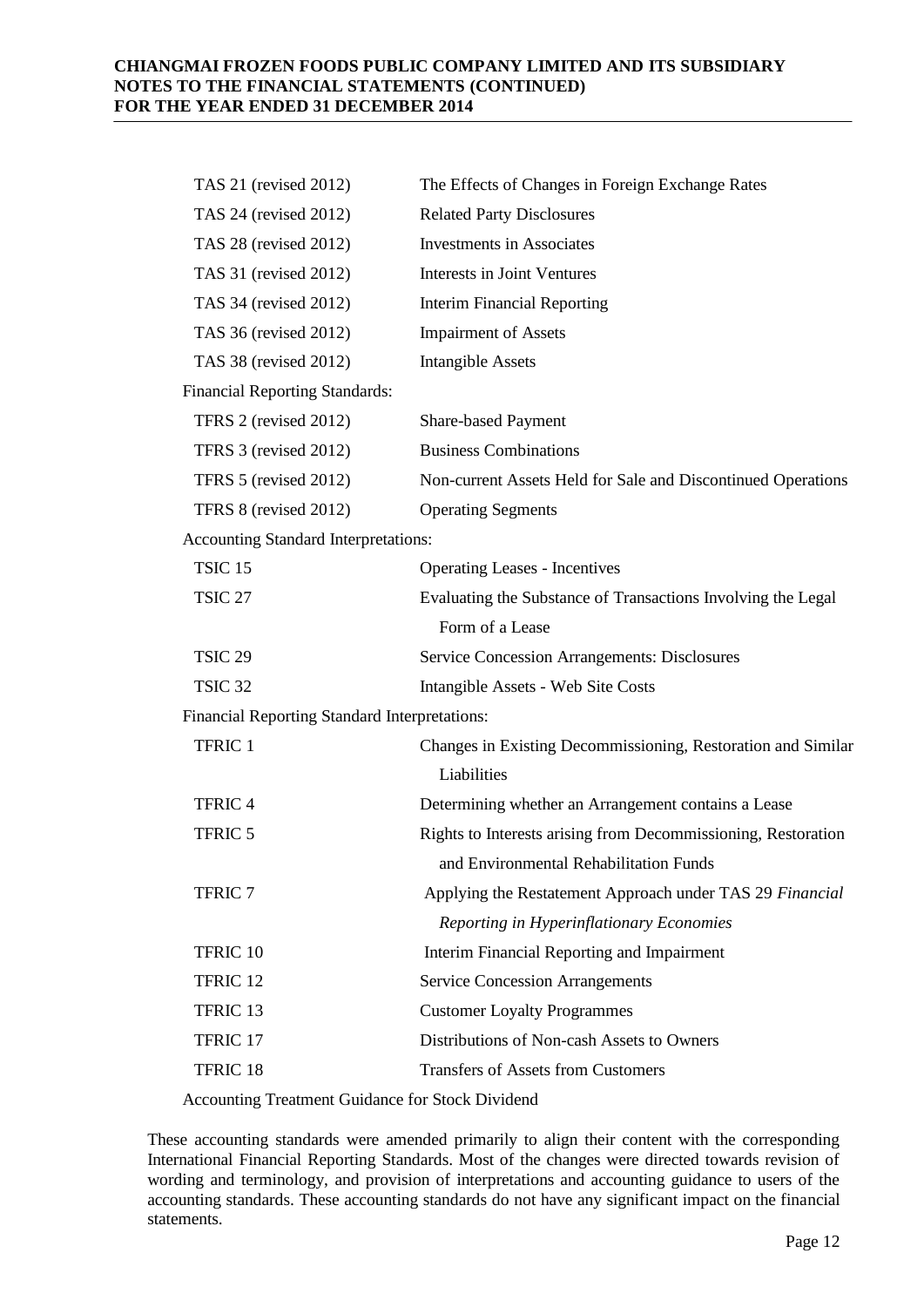### **(b) Financial reporting standards not yet effective**

Revised accounting standards, financial reporting standards, accounting standard interpretations and financial reporting standard interpretations that are not yet effective and have not been early adopted by the Company. The new and revised TFRS are expected to become effective for annual financial period beginning on or after 1 January in the year indicated in the following table:

Financial reporting standards, involve changes to key principles are as follows:

|                                                     |                                             | <b>Effective Date</b> |  |
|-----------------------------------------------------|---------------------------------------------|-----------------------|--|
| <b>Accounting Standard</b>                          |                                             |                       |  |
| TAS 1 (Revised 2014)                                | <b>Presentation of Financial Statements</b> | 1 January 2015        |  |
| TAS 19 (Revised 2014)                               | <b>Employee Benefits</b>                    | 1 January 2015        |  |
| TAS 27 (Revised 2014)                               | <b>Separate Financial Statements</b>        | 1 January 2015        |  |
| <b>TAS 28 (Revised 2014)</b>                        | Investments in Associates and Joint Venture | 1 January 2015        |  |
| TAS 34 (Revised 2014)                               | Interim Financial Reporting                 | 1 January 2015        |  |
|                                                     |                                             | <b>Effective Date</b> |  |
| <b>Financial Reporting Standard</b>                 |                                             |                       |  |
| TFRS 10                                             | <b>Consolidated Financial Statements</b>    | 1 January 2015        |  |
| TFRS 11                                             | Joint Arrangements                          | 1 January 2015        |  |
| TFRS 12                                             | Disclosure of Interests in Other Entities   | 1 January 2015        |  |
| TFRS 13                                             | <b>Fair Value Measurement</b>               | 1 January 2015        |  |
| <b>Financial Reporting Standard Interpretations</b> |                                             |                       |  |
| TFRIC 14                                            | The Limit on a Defined Benefit Asset,       | 1 January 2015        |  |
|                                                     | Minimum Funding Requirements and their      |                       |  |
|                                                     |                                             |                       |  |

Interaction

TAS 19 (revised 2014), the key changes are (a) actuarial gains and losses are renamed "remeasurements" and will be recognised immediately in 'other comprehensive income' (OCI). Actuarial gains and losses will no longer be deferred using the corridor approach or recognised in profit or loss; and (b) past-service costs will be recognised in the period of a plan amendment; unvested benefits will no longer be spread over a future-service period. This standard has no impact to the Group.

TAS 27 (revised 2014) provides the requirements relating to separate financial statements.

TAS 28 (revised 2014) provides the requirements for investment in associates and joint ventures accounted by equity method.

TAS 34 (revised 2014), the key change is the disclosure requirements for operating segment. An entity shall disclose information of a measure of total assets and liabilities for a particular reportable segment if such amounts are regularly provided to the chief operating decision maker and if there has been a material change from the amount disclosed in the last annual financial statements for that reportable segment.

TFRS 10 has a single definition of control and supersedes the principles of control and consolidation included within the original TAS 27, 'Consolidated and separate financial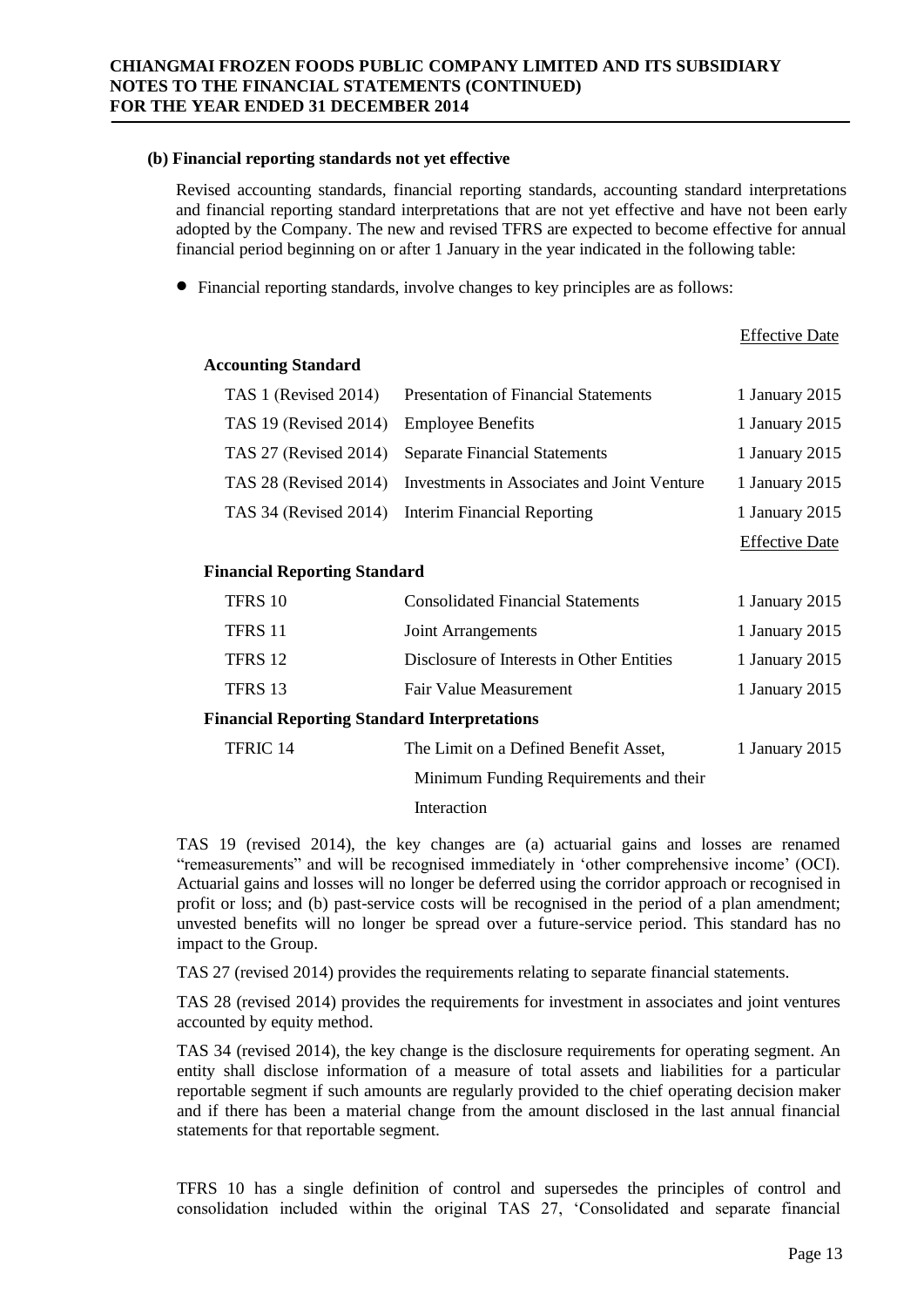statements'. The standard sets out the requirements for when an entity should prepare consolidated financial statements, defines the principles of control, explains how to apply the principles of control and explains the accounting requirements for preparing consolidated financial statements. The key principle in the new standard is that control exists, and consolidation is required, only if the investor possesses power over the investee, has exposure to variable returns from its involvement with the investee and has the ability to use its power over the investee to affect its returns. This standard has no impact to the Group.

TFRS 11 defined that a joint arrangement is a contractual arrangement where at least two parties agree to share control over the activities of the arrangement. Unanimous consent toward decisions about relevant activities between the parties sharing control is a requirement in order to meet the definition of joint control. Joint arrangements can be joint operations or joint ventures. The classification is principle based and depends on the parties' exposure in relation to the arrangement. When the parties' exposure to the arrangement only extends to the net assets of the arrangement, the arrangement is a joint venture. Joint operations have rights to assets and obligations for liabilities. Joint operations account for their rights to assets and obligations for liabilities. Joint ventures account for their interest by using the equity method of accounting. This standard has no impact to the Group.

TFRS 12 require entities to disclose information that helps readers of financial statements to evaluate the nature of risks and financial effects associated with the entity's interests in subsidiaries, associates, joint arrangements and unconsolidated structured entities. This standard has no impact to the Group.

TFRS 13 aims to improve consistency and reduce complexity by providing a precise definition of fair value and a single source of fair value measurement and disclosure requirements for use across TFRSs. This standard has no impact to the Group.

TFRIC 14 (Revised 2014), this interpretation applies to all post-employment defined benefits and other long-term employee benefits. For the purpose of this interpretation, minimum funding requirements are any requirements to fund a post-employment or other long-term benefit plan. This interpretation explains how the pension asset or liability may be affected by a statutory or contractual minimum funding requirement.

#### **These accounting standards do not have any significant change and impact on the financial statements as below.**

| <b>Accounting Standard</b>   |                                            |                |
|------------------------------|--------------------------------------------|----------------|
|                              | The Conceptual Financial Reporting         | 1 January 2015 |
|                              | Standard                                   |                |
| TAS 2 (Revised 2014)         | Inventories                                | 1 January 2015 |
| TAS 7 (Revised 2014)         | <b>Statement of Cash Flows</b>             | 1 January 2015 |
| TAS 8 (Revised 2014)         | Accounting Policies, Changes in Accounting | 1 January 2015 |
|                              | <b>Estimates and Errors</b>                |                |
| <b>TAS 10 (Revised 2014)</b> | Events After the Reporting Period          | 1 January 2015 |
| TAS 11 (Revised 2014)        | <b>Construction Contracts</b>              | 1 January 2015 |
| TAS 12 (Revised 2014)        | Income Taxes                               | 1 January 2015 |
| <b>TAS 16 (Revised 2014)</b> | Property, Plant and Equipment              | 1 January 2015 |
| TAS 17 (Revised 2014)        | Leases                                     | 1 January 2015 |
|                              |                                            |                |

Effective Date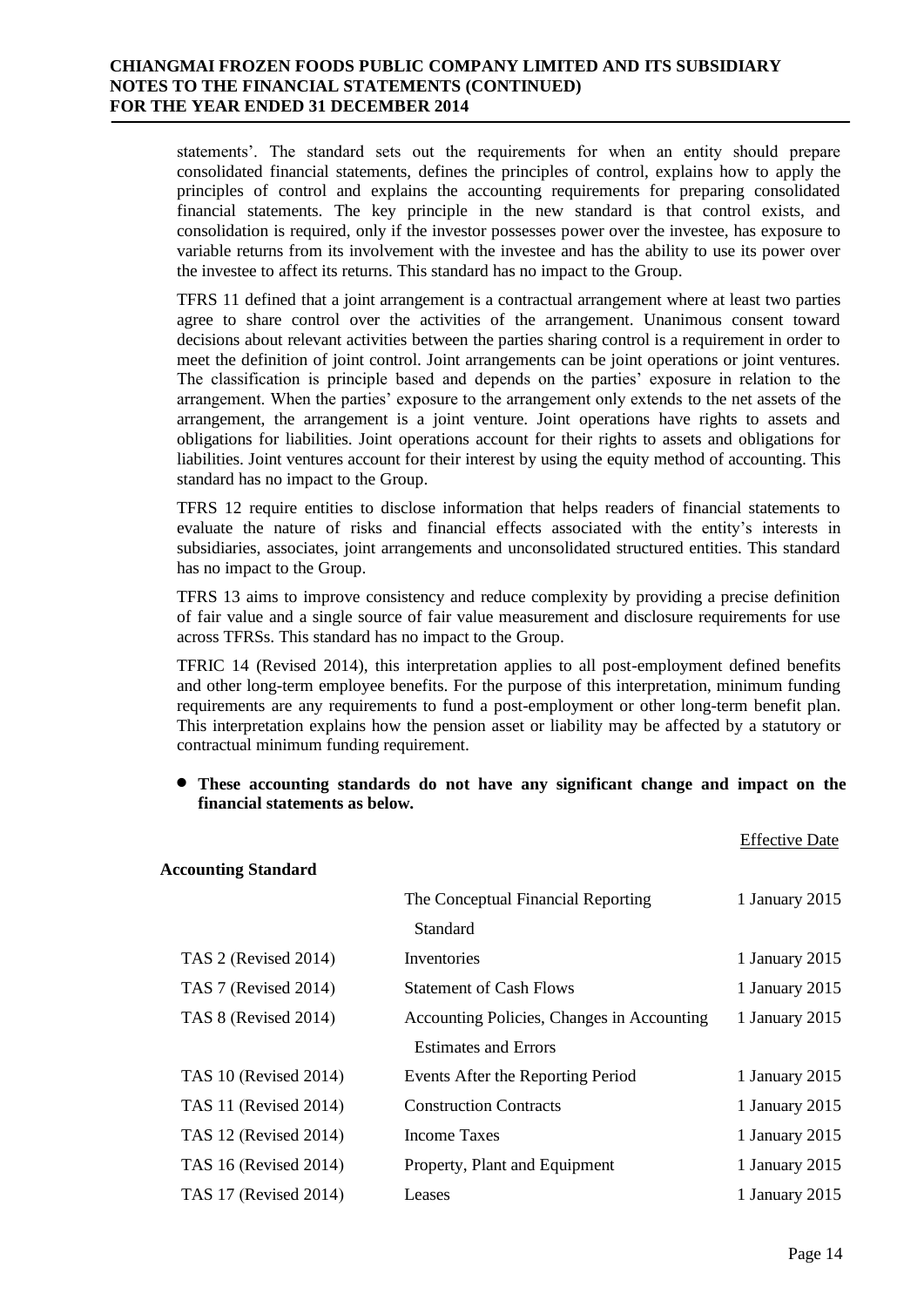|                                            |                                                                                 | <b>Effective Date</b> |
|--------------------------------------------|---------------------------------------------------------------------------------|-----------------------|
| TAS 18 (Revised 2014)                      | Revenue                                                                         | 1 January 2015        |
| TAS 20 (Revised 2014)                      | Accounting for Government Grants and<br>Disclosure of Government Assistance     | 1 January 2015        |
| TAS 21 (Revised 2014)                      | The Effects of Changes in Foreign                                               | 1 January 2015        |
|                                            | <b>Exchange Rates</b>                                                           |                       |
| TAS 23 (Revised 2014)                      | <b>Borrowing Costs</b>                                                          | 1 January 2015        |
| TAS 24 (Revised 2014)                      | <b>Related Party Disclosures</b>                                                | 1 January 2015        |
| TAS 26 (Revised 2014)                      | Accounting and Reporting by Retirement<br><b>Benefit Plans</b>                  | 1 January 2015        |
| TAS 29 (Revised 2014)                      | Financial Reporting in Hyperinflationary                                        | 1 January 2015        |
|                                            | Economics                                                                       |                       |
| TAS 33 (Revised 2014)                      | Earnings per Share                                                              | 1 January 2015        |
| TAS 36 (Revised 2014)                      | <b>Impairment of Assets</b>                                                     | 1 January 2015        |
| TAS 37 (Revised 2014)                      | Provisions, Contingent Liabilities and<br><b>Contingent Assets</b>              | 1 January 2015        |
| TAS 38 (Revised 2014)                      | <b>Intangible Assets</b>                                                        | 1 January 2015        |
| TAS 40 (Revised 2014)                      | <b>Investment Property</b>                                                      | 1 January 2015        |
| <b>Financial Reporting Standard</b>        |                                                                                 |                       |
| TFRS 2 (Revised 2014)                      | Share-based Payment                                                             | 1 January 2015        |
| TFRS 3 (Revised 2014)                      | <b>Business Combinations</b>                                                    | 1 January 2015        |
| TFRS 4 (Revised 2014)                      | <b>Insurance Contracts</b>                                                      | 1 January 2016        |
| TFRS 5 (Revised 2014)                      | Non-current Assets Held for Sale and<br><b>Discontinued Operations</b>          | 1 January 2015        |
| TFRS 6 (Revised 2014)                      | Exploration for and Evaluation of Mineral<br>Resources                          | 1 January 2015        |
| TFRS 8 (Revised 2014)                      | <b>Operating Segments</b>                                                       | 1 January 2015        |
| <b>Accounting Standard Interpretations</b> |                                                                                 |                       |
| TSIC 10 (Revised 2014)                     | Government Assistance - No Specific                                             | 1 January 2015        |
|                                            | <b>Relation to Operating Activities</b>                                         |                       |
| TSIC 15 (Revised 2014)                     | <b>Operating Leases - Incentives</b>                                            | 1 January 2015        |
| TSIC 25 (Revised 2014)                     | Income Taxes - Changes in the Tax Status of<br>an Entity or its Shareholders    | 1 January 2015        |
| TSIC 27 (Revised 2014)                     | Evaluating the Substance of Transactions<br>Involving the Legal Form of a Lease | 1 January 2015        |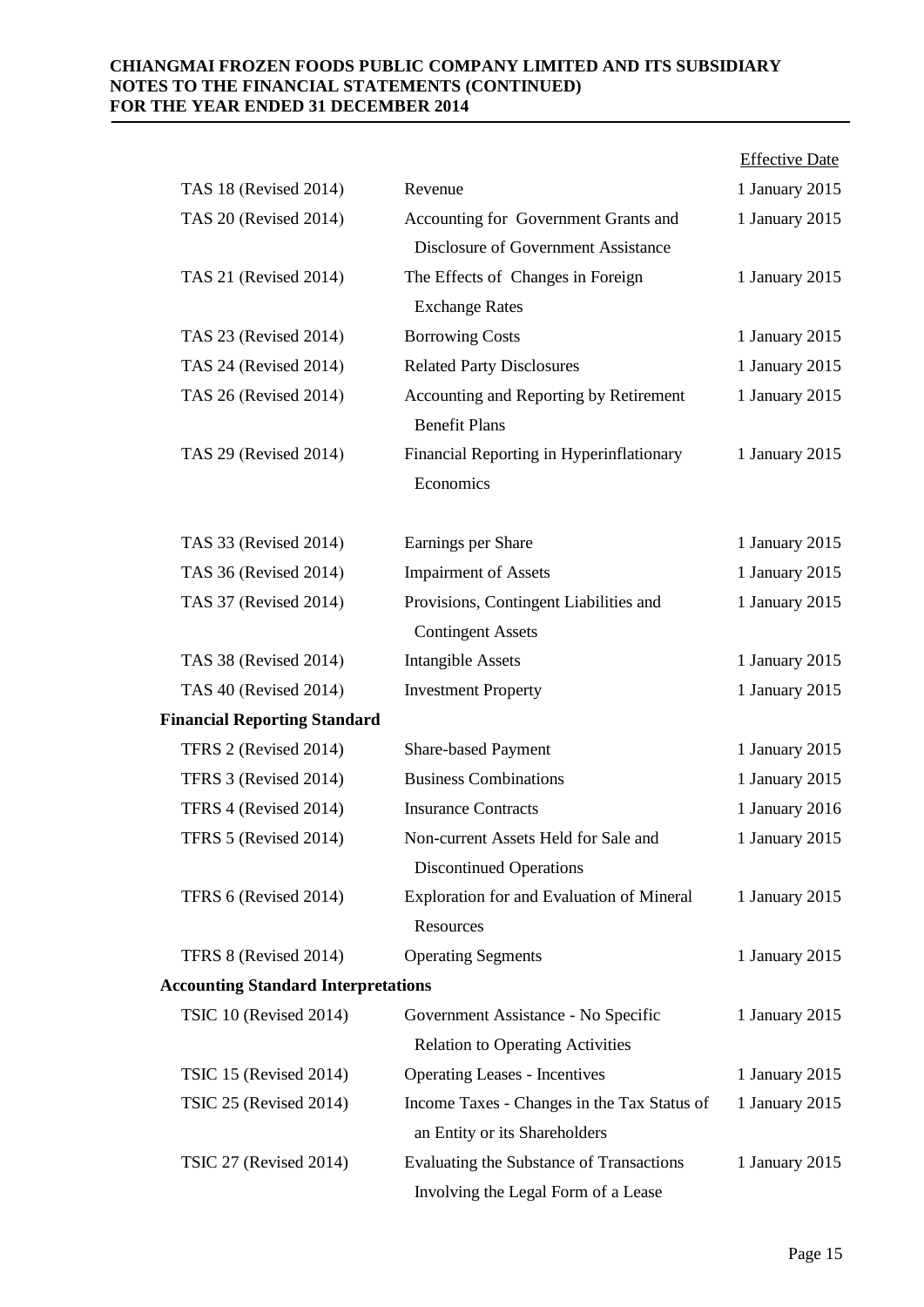|                                                     |                                            | <b>Effective Date</b> |
|-----------------------------------------------------|--------------------------------------------|-----------------------|
| TSIC 29 (Revised 2014)                              | <b>Service Concession Arrangements:</b>    | 1 January 2015        |
|                                                     | <b>Disclosures</b>                         |                       |
| TSIC 31 (Revised 2014)                              | Revenue - Barter Transactions Involving    | 1 January 2015        |
|                                                     | <b>Advertising Services</b>                |                       |
| <b>TSIC 32 (Revised 2014)</b>                       | Intangible Assets - Web Site Costs         | 1 January 2015        |
|                                                     |                                            |                       |
| <b>Financial Reporting Standard Interpretations</b> |                                            |                       |
| TFRIC 1 (Revised 2014)                              | Changes in Existing Decommissioning,       | 1 January 2015        |
|                                                     | <b>Restoration and Similar Liabilities</b> |                       |
| TFRIC 4 (Revised 2014)                              | Determining whether an Arrangement         | 1 January 2015        |
|                                                     | contains a Lease                           |                       |
| TFRIC 5 (Revised 2014)                              | Rights to Interests arising from           | 1 January 2015        |
|                                                     | Decommissioning, Restoration and           |                       |
|                                                     | <b>Environmental Rehabilitation Funds</b>  |                       |
| TFRIC 7 (Revised 2014)                              | Applying the Restatement Approach under    | 1 January 2015        |
|                                                     | TAS 29 Financial Reporting in              |                       |
|                                                     | <b>Hyperinflationary Economies</b>         |                       |
| TFRIC 10 (Revised 2014)                             | Interim Financial Reporting and Impairment | 1 January 2015        |
| TFRIC 12 (Revised 2014)                             | <b>Service Concession Arrangements</b>     | 1 January 2015        |
| TFRIC 13 (Revised 2014)                             | <b>Customer Loyalty Programmes</b>         | 1 January 2015        |
| TFRIC 15 (Revised 2014)                             | Agreements for the Construction of Real    | 1 January 2015        |
|                                                     |                                            |                       |

# Estate TFRIC 17 (Revised 2014) Distributions of Non-cash Assets to Owners 1 January 2015 TFRIC 18 (Revised 2014) Transfers of Assets from Customers 1 January 2015 TFRIC 20 Stripping Costs in the Production Phase of a Surface Mine 1 January 2015

## **4. ACCOUNTING POLICIES**

The principal accounting policies adopted in the preparation of these financial statements are set out below;

#### **4.1 Cash and cash equivalents**

Cash and cash equivalents consist of cash in hand, cash at banks, and all highly liquid investments with an original maturity of three months or less and not subject to withdrawal restrictions.

Deposits at financial institutions that are restricted in use are presented as "Fixed deposits pledged as collateral" as part of non - current assets in the statements of financial position.

#### **4.2 Accounts receivable**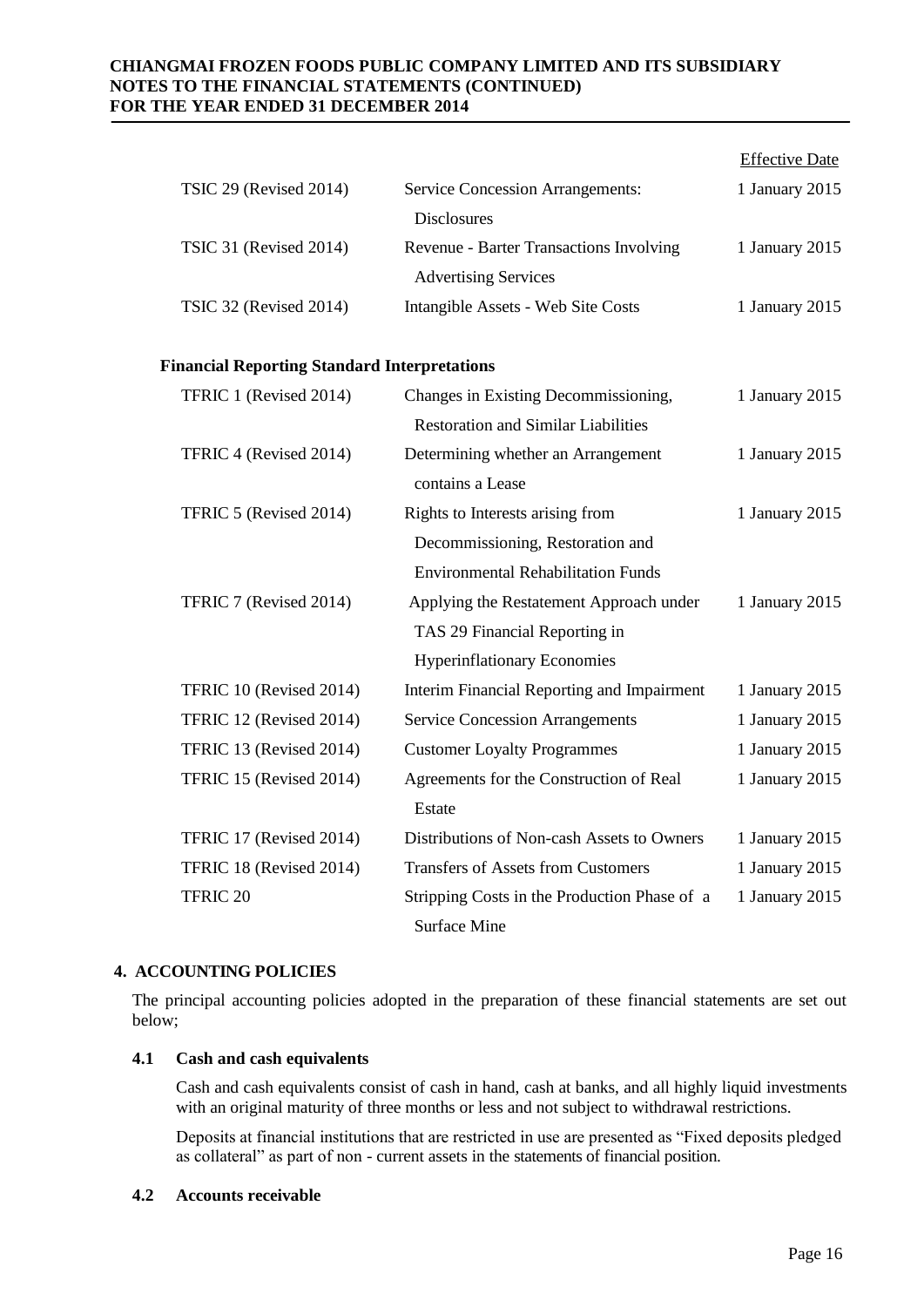Accounts receivable are carried at original invoice amount less allowance for doubtful accounts.

### **4.3 Allowance for doubtful accounts**

The Group provide allowance for doubtful accounts equal to the estimated losses that may be incurred in the collection of receivables and receivables- planters. The estimated losses are based on the collection experiences and the review of the current status of the existing receivables Bad debts are written off during the year in which they are identified.

## **4.4 Inventories**

Inventories are stated at the lower of cost or net realisable value. Cost is determined by the weighted average method. The cost of purchase comprises both the purchase price and costs directly attributable to the acquisition of the inventory, such as import duties and transportation charges, less all attributable discounts, allowances or rebates. The cost of finished goods and work in progress comprises raw materials, direct labour, other direct costs and related production overheads, the latter being allocated on the basis of normal operating activities. Net realisable value is the estimate of the selling price in the ordinary course of business, less the costs of completion and selling expenses.

At the end of year, the Company considers the physical of finished goods in the estimation of adequately allowance for obsolete.

## **4.5 Investments in subsidiary**

Subsidiary, which is those entities in which the Group has an interest of more than one half of the voting rights or otherwise has power to exercise control over the operations are consolidated. Subsidiary is consolidated from the date on which control is transferred to the Group and are no longer consolidated from the date that control ceases. All intercompany transactions, balances and unrealised gains on transactions between group companies are eliminated; unrealised losses are also eliminated unless cost cannot be recovered. Where necessary, accounting policies of subsidiary has been changed to ensure consistency with the policies adopted by the Group.

Investment in subsidiary is reported by using the cost method of accounting in the separate financial statements.

## **4.6 Property, plant and equipment**

Property, plant and equipment are initially recorded at cost. All assets except for land are stated at historical cost less accumulated depreciation.

Depreciation of plant and equipment are calculated on the straight line method over their estimated useful lives as follows:

|                               | No. of Years |
|-------------------------------|--------------|
| <b>Buildings</b>              | 20 years     |
| Machineries and equipment     | $5-10$ years |
| <b>Vehicles</b>               | 5 years      |
| Office equipment and fixtures | 5 years      |

When assets are sold or retired, the Group will eliminated their costs and accumulated depreciation from the accounts and any gain or loss resulting from their disposal is included in the statements of income.

Building-in-progress and machinery under installation are stated at cost. These assets are not depreciated until such time as the relevant assets are completed and ready for their intended operational use.

## **4.7 Intangible asset and amortization**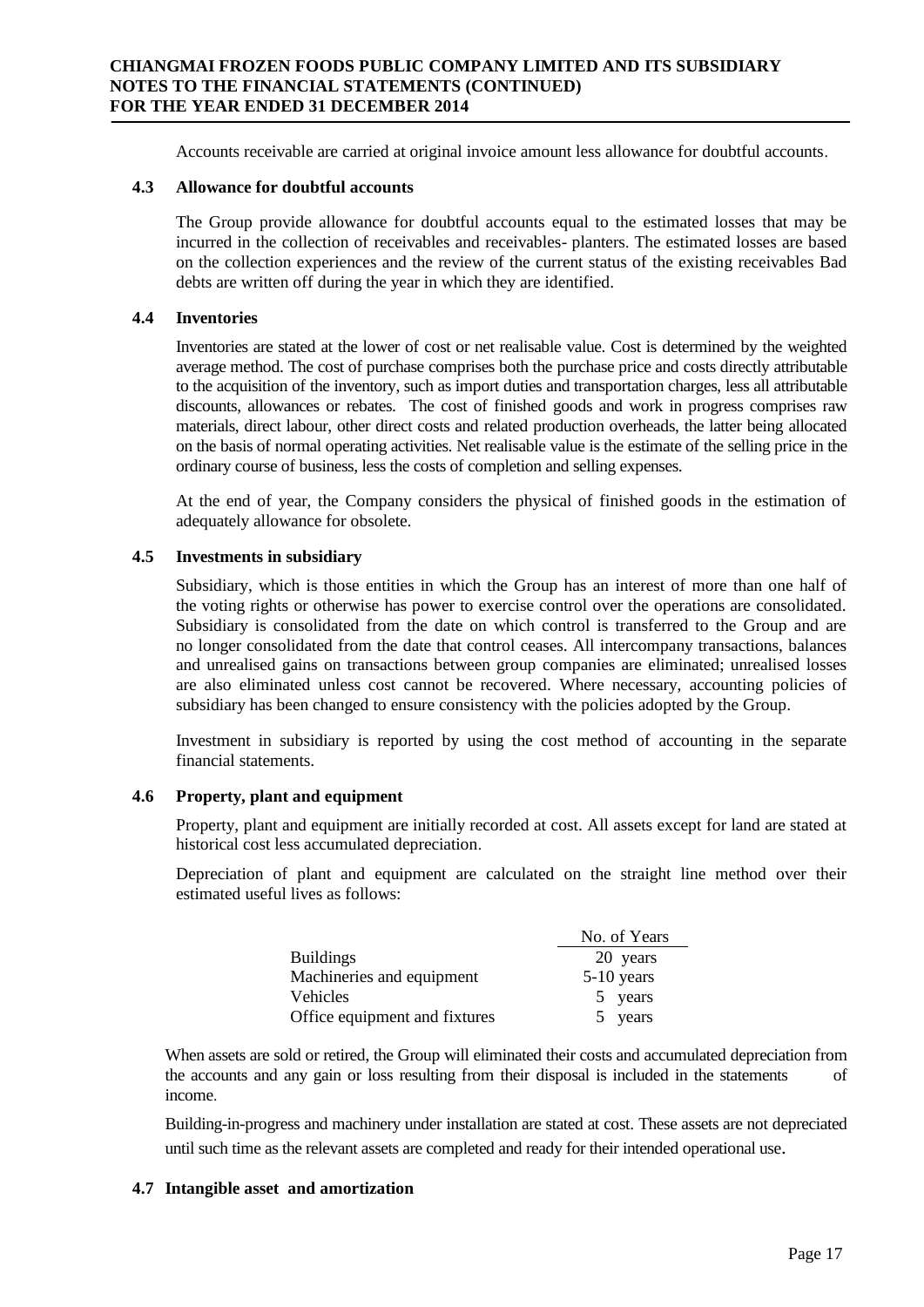Intangible asset is computer software which is stated at historical cost and amortized using the straight line method over its useful life (3 - 5 years).

#### **4.8 Impairment of assets**

The Group reviewed the impairment of assets whenever events or changes in circumstances indicate that the recoverable amount of assets is below the carrying amount (the higher of an assets selling price or value in use). The review is made for individual assets or the cash generating unit.

In case that the carrying value of an asset exceeds its recoverable amount, the Group recognize the impairment losses in the statements of income. The reversal of impairment losses recognized in prior years is recorded as other income when there is an indication that the impairment losses recognized for the assets no longer exist or are decreased.

#### **4.9 Foreign currency transactions**

Foreign currency transactions are translated into Thai Baht using the exchange rates prevailing at the date of the transaction. Monetary assets and liabilities denominated in foreign currency are translated to Thai Baht at the exchange rate prevailing at the statements of financial position date. Gains and losses resulting from the settlement of foreign currency transactions and from the translation of monetary assets and liabilities denominated in foreign currencies, are recognized in the statement of income.

#### **4.10 Accounting for leases - where a company is the lessee**

Leases of assets which substantially transfer all the risks and rewards of ownership are classified as finance leases. Finance leases are capitalized at the inception of the lease at the lower of the fair value of the leased property or the present value of the minimum lease payments. Each lease payment is allocated to the principal and to the finance charges so as to achieve a constant rate on the finance balance outstanding. The outstanding rental obligations, net of finance charges, are included in other long-term payables. The interest element of the finance cost is charged to the profit or loss over the lease period. The property, plant or equipment acquired under finance leases is depreciated over the useful life of the assets.

Leases not transferring a significant portion of the risks and rewards of ownership to the lessee are classified as operating leases. Payments made under operating leases (net of any incentives received from the less or) are charged to the profit or loss on a straight-line basis over the period of the lease.

#### **4.11Employee benefits**

#### **Short-term employee benefits**

Salaries, wages, bonuses and contributions to the social security fund are recognised as expenses when incurred.

#### **Post-employment benefits**

Defined contribution plans

The Company, its subsidiaries and its employees have jointly established a provident fund. The fund is monthly contributed by employees and by the Group. The fund's assets are held in a separate trust fund and the Group contributions are recognised as expenses when incurred.

Defined benefit plans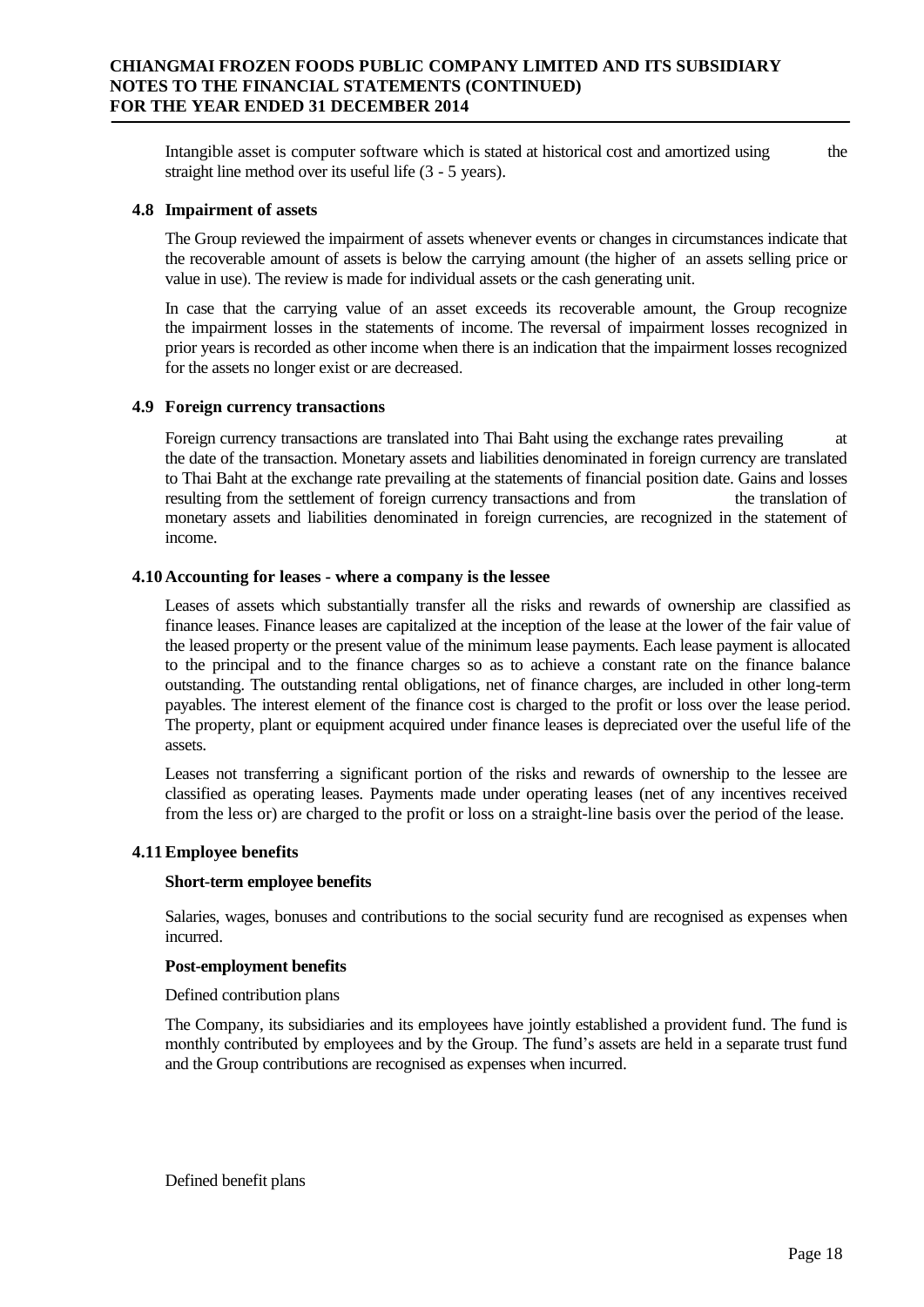The Group have obligations in respect of the severance payments it must make to employees upon retirement under labor law. The Company and its subsidiaries treat these severance payment obligations as a defined benefit plan.

The obligation under the defined benefit plan is determined by a professionally qualified independent actuary based on actuarial techniques, using the projected unit credit method.

Actuarial gains and losses arising from other long-term benefits are recognised immediately in other comprehensive income.

The defined benefits liability comprises the present value of the defined benefit obligation less unrecognised past service cost and unrecognised actuarial gains or losses.

#### **4.12 Provisions**

Provisions are recognized when the Group have a present legal or constructive obligation as a result of past events, it is probable that an outflow of resources will be required to settle the obligation, and a reliable estimate of the amount can be made. Where the Company and subsidiary expect a provision to be reimbursed, the reimbursement is recognized as a separate asset but only when the reimbursement is virtually certain.

#### **4.13 Revenue recognition**

The Group recognized sales as income when goods are delivered and the risks and rewards are transferred to customers.

Interest income is recognized on a time proportion basis that reflects the effective yield on the asset.

#### **4.14 Income tax**

Income tax expense represents the sum of corporate income tax currently payable and deferred tax.

#### **Current tax**

Current income tax is provided in the accounts at the amount expected to be paid to the taxation authorities, based on taxable profits determined in accordance with tax legislation.

#### **Deferred tax**

Deferred income tax is provided on temporary differences between the tax bases of assets and liabilities and their carrying amounts at the end of each reporting period, using the tax rates enacted at the end of the reporting period.

The Group recognise deferred tax liabilities for all taxable temporary differences while they recognise deferred tax assets for all deductible temporary differences and tax losses carried forward to the extent that it is probable that future taxable profit will be available against which such deductible temporary differences and tax losses carried forward can be utilised.

At each reporting date, the Group reviews and reduces the carrying amount of deferred tax assets to the extent that it is no longer probable that sufficient taxable profit will be available to allow all or part of the deferred tax asset to be utilised.

The Group records deferred tax directly to shareholders' equity if the tax relates to items that are recorded directly to shareholders' equity.

#### **4.15Basic earnings per share**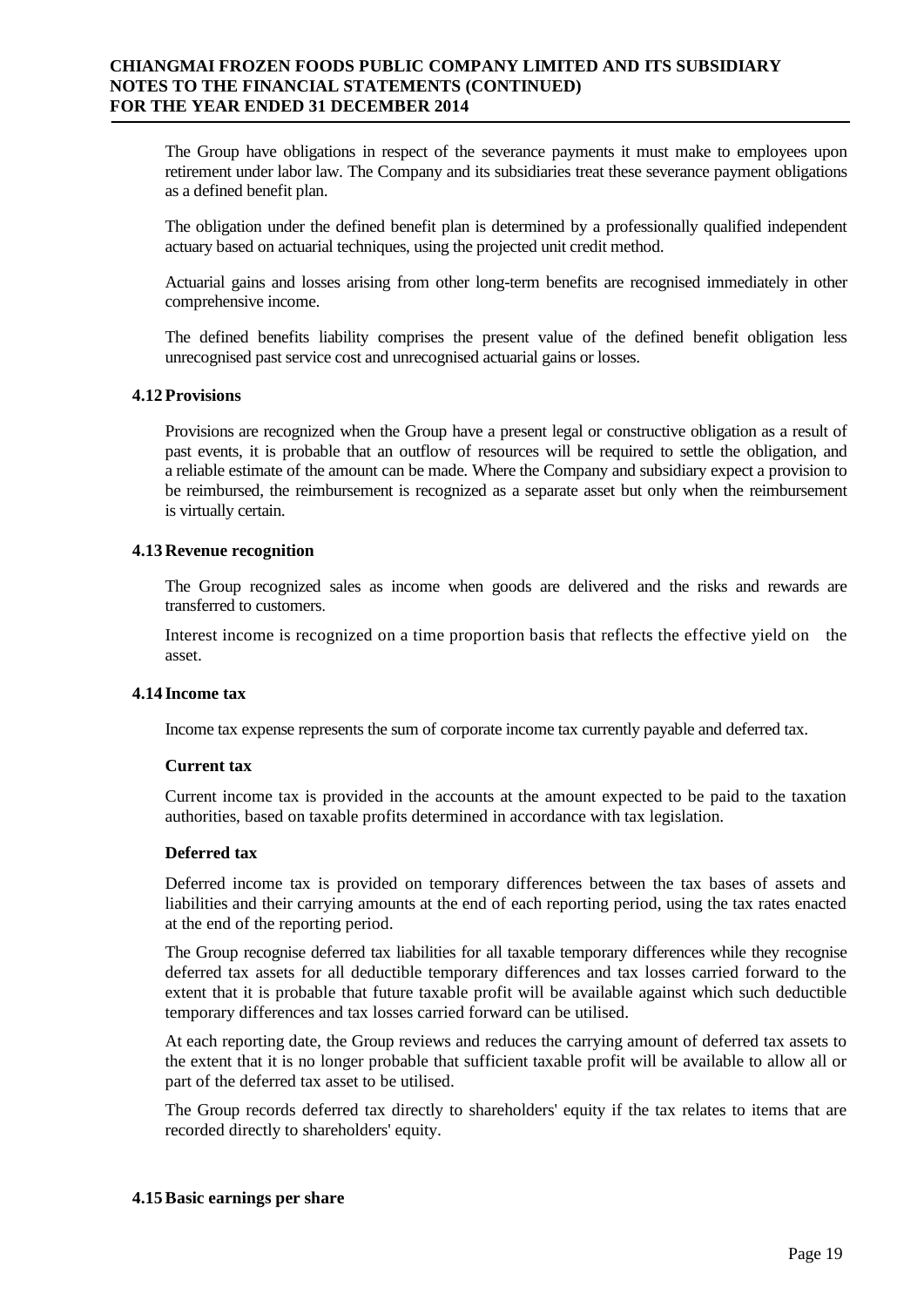Basic earnings per share is calculated by dividing the net income by weighted average number of paid - up common shares during the years.

#### **4.16 Financial instruments**

Financial assets carried on the statements of financial position include cash and cash equivalents, fixed deposit, trade and other receivable and loan to. Financial liabilities carried on the statements of financial position include trade accounts payable, accrued income tax and accrued expenses. The particular recognition methods adopted are disclosed in the individual policy statements associated with each item.

#### **4.17 Significant accounting judgements and estimates**

The preparation of financial statements in conformity with generally accepted accounting principles at times requires management to make subjective judgements and estimates regarding matters that are inherently uncertain. These judgements and estimates affect reported amounts and disclosures and actual results could differ from these estimates. Significant judgements and estimates are as follows:

#### Allowance for doubtful accounts

In determining an allowance for doubtful accounts, the management needs to make judgement and estimates based upon, among other things, past collection history, aging profile of outstanding debts and the prevailing economic condition.

#### Allowance for net realizable value

The Group considers the allowance for net realizable value based on the estimate of selling price in the ordinary course of business and normal condition of inventory. The net realizable value is the estimate of the selling price in the ordinary course of business, less the costs of completion and selling expenses.

#### Property plant and equipment/Depreciation

In determining depreciation of plant and equipment, the management is required to make estimates of the useful lives and residual values of the Company's plant and equipment and to review estimate useful lives and residual values when there are any changes.

In addition, the management is required to review property, plant and equipment for impairment on a periodical basis and record impairment losses when it is determined that their recoverable amount is lower than the carrying amount. This requires judgements regarding forecast of future revenues and expenses relating to the assets subject to the review.

#### **4.18 Related person and companies**

Enterprises and individuals that directly, or indirectly through one or more intermediaries, control, or are controlled by, or are under common control with, the Company, including holding companies, subsidiary and fellow subsidiary are related parties of the Company. Associates and individuals owning, directly or indirectly, an interest in the voting power of the Company that gives them significant influence over the enterprise, key management personnel, including directors and officers of the Company and close members of the family of these individuals and companies associated with these individuals also constitute related parties.

In considering each possible related party relationship, attention is directed to the substance of the relationship, and not merely the legal form.

#### **5. TRANSACTIONS WITH RELATED COMPANIES**

#### **5.1 Relationships and pricing policies**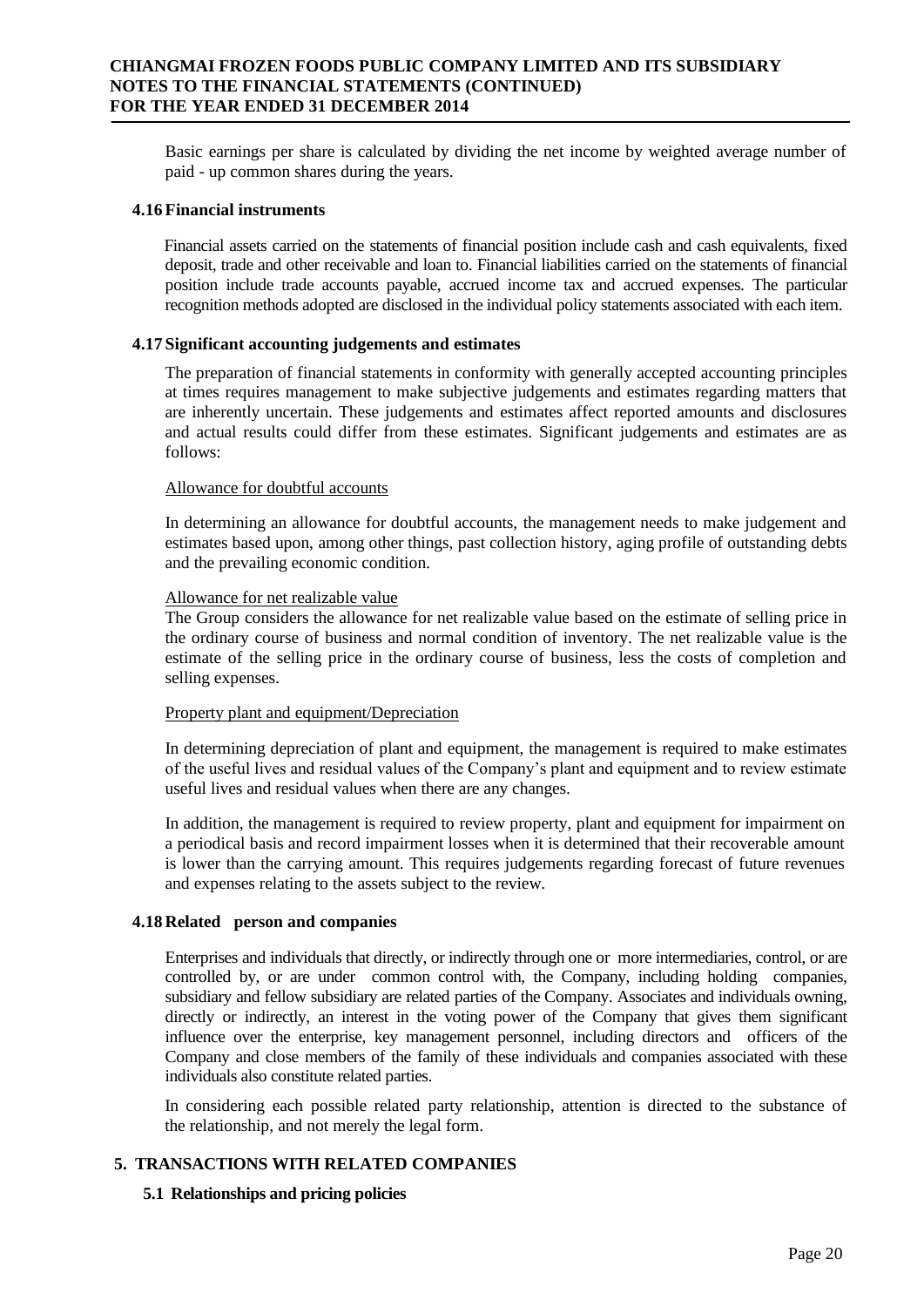The relationship and pricing policies among the Company, Subsidiary and related companies are as follows:

|                                                                                             | <b>Relationship</b>                                     |
|---------------------------------------------------------------------------------------------|---------------------------------------------------------|
| Subsidiary:<br>Agrifood Processing Co., Ltd.<br><b>Related companies:</b>                   | Shareholding and Directorship                           |
| Itochu Corporation Co., Ltd.<br>P.P. Foods Supply Co., Ltd.<br>C.T. Prosper Group Co., Ltd. | Common shareholder<br>Common Shareholders and directors |
|                                                                                             | <b>Pricing policy</b>                                   |
| Sales                                                                                       | Compare to market price                                 |
| Rental income                                                                               | At contract price which had been agreed upon            |

| Rental income   | At contract price which had been agreed upon |
|-----------------|----------------------------------------------|
| Service income  | At price which had been agreed upon          |
| Service expense | At price which had been agreed upon          |
| Commission      | At rate $1.50 - 3.00\%$ of sales             |

#### **5.2 Balances of transactions with subsidiary and related companies**

Balances of transactions among the Company, Subsidiary and related companies as at 31 December 2014 and 2013 are as follows:

|                                  | In Baht                              |           |                                  |            |
|----------------------------------|--------------------------------------|-----------|----------------------------------|------------|
|                                  | Consolidated<br>financial statements |           | Separate<br>financial statements |            |
|                                  |                                      |           |                                  |            |
|                                  | 2014                                 | 2013      | 2014                             | 2013       |
| <b>Trade accounts receivable</b> |                                      |           |                                  |            |
| Agrifood Processing Co., Ltd.    |                                      |           |                                  | 16,518,707 |
| Itochu Corporation Co., Ltd.     |                                      | 7,525,537 |                                  | 4,113,942  |
| Total                            |                                      | 7,525,537 |                                  | 20,632,649 |
| <b>Accrued expenses</b>          |                                      |           |                                  |            |
| Itochu Corporation Co., Ltd.     |                                      | 1,087,461 |                                  | 650,847    |
| P. P. Foods Supply Co., Ltd.     | 138,037                              | 506,740   | 138,037                          | 506,740    |
| Total                            | 138,037                              | 1,594,201 | 138,037                          | 1,157,587  |
| <b>Deposit</b>                   |                                      |           |                                  |            |
| Agrifood Processing Co., Ltd.    |                                      |           | 30,000                           | 30,000     |

#### **5.3 Revenue and expenses among the Company, subsidiary and related companies**

Revenue and expenses among the Company, subsidiary and related companies for the years then ended 31 December 2014 and 2013 are as follows: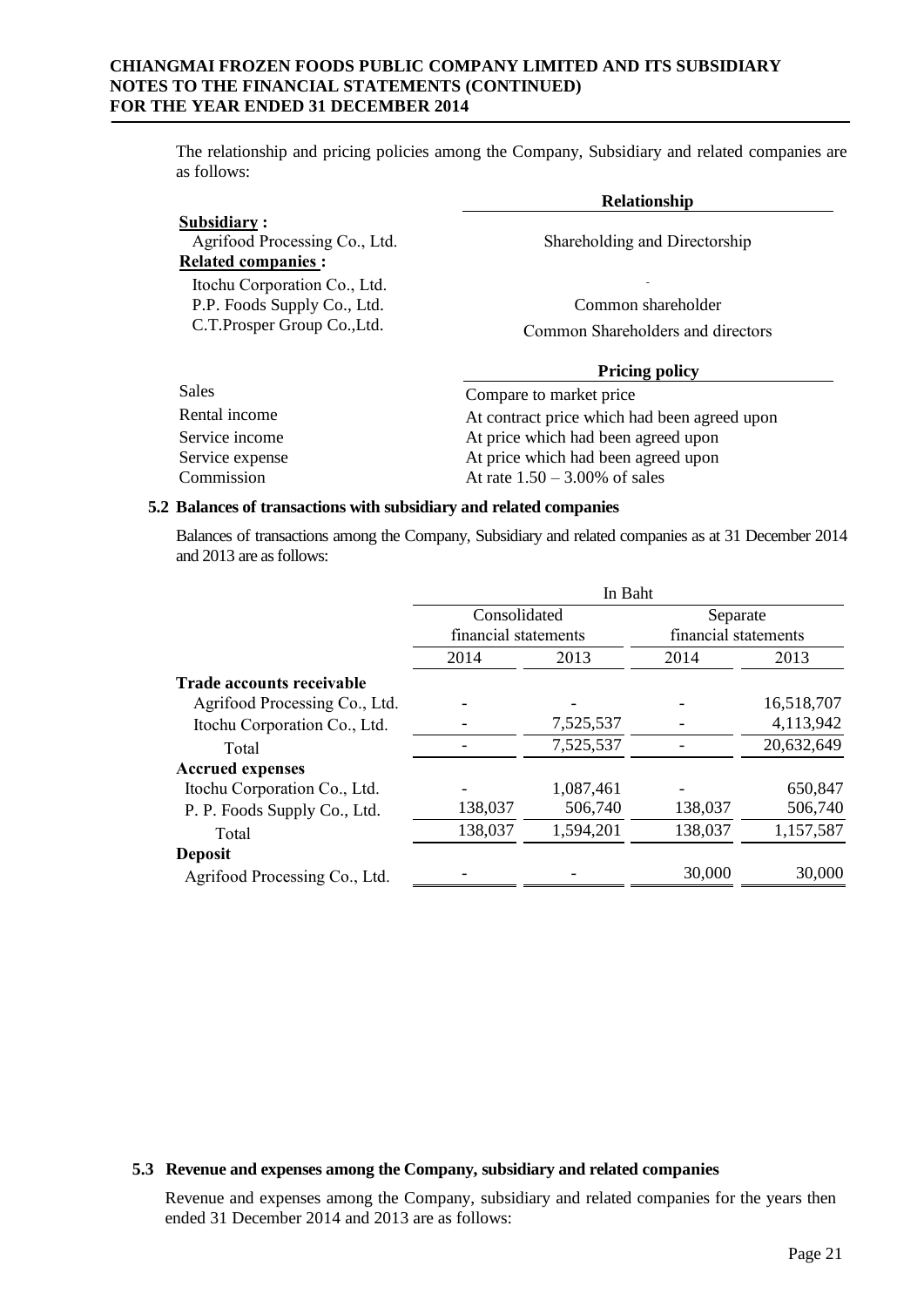|                                     | In Baht              |             |                      |               |
|-------------------------------------|----------------------|-------------|----------------------|---------------|
|                                     | Consolidated         |             | Separate             |               |
|                                     | financial statements |             | financial statements |               |
|                                     | 2014                 | 2013        | 2014                 | 2013          |
| <b>Revenues from sales</b>          |                      |             |                      |               |
| Agrifood Processing Co., Ltd.       |                      |             | 206,000,052          | 246, 557, 546 |
| Itochu Corporation Co., Ltd.        |                      | 185,398,834 |                      | 128,020,938   |
| Total                               |                      | 185,398,834 | 206,000,052          | 374,578,484   |
| <b>Other income</b>                 |                      |             |                      |               |
| Agrifood Processing Co., Ltd.       |                      |             | 644,800              | 675,600       |
| C.T.Prosper Group Co., Ltd.         | 90,000               | 90,000      | 90,000               | 90,000        |
| Total                               | 90,000               | 90,000      | 734,800              | 765,600       |
| <b>Commission expenses</b>          |                      |             |                      |               |
| Itochu Corporation Co., Ltd.        |                      | 3,934,503   |                      | 2,700,290     |
| P.P. Foods Supply Co., Ltd.         | 1,997,887            | 2,087,662   | 1,997,887            | 2,087,662     |
| Total                               | 1,997,887            | 6,022,165   | 1,997,887            | 4,787,952     |
| Directors and management's benefits | 30,108,523           | 33,203,805  | 27,969,123           | 30,770,355    |

## **6. CASH AND CASH EQUIVALENTS**

|                           |             | In Baht                              |             |                                  |  |
|---------------------------|-------------|--------------------------------------|-------------|----------------------------------|--|
|                           |             | Consolidated<br>financial statements |             | Separate<br>financial statements |  |
|                           |             |                                      |             |                                  |  |
|                           | 2014        | 2013                                 | 2014        | 2013                             |  |
| Cash on hand              | 100,644     | 141,145                              | 100,644     | 136,146                          |  |
| Regular checking accounts | 129,040,461 | 180,925                              | 128,979,961 | 10,000                           |  |
| Saving accounts           | 28,264,340  | 175,561,561                          | 10,000      | 150,296,467                      |  |
| Fixed deposit 3 months    | 15,479,142  | 50,825                               | 51,488      | 50,825                           |  |
| Total                     | 172,884,587 | 175,934,456                          | 129,142,093 | 150,493,438                      |  |

## **7. SHORT – TERM INVESTMENTS**

As at 31 December 2014, the Group has 4 to 15 months (2013: 6-13 months) which bear interest at the rate of 2.40%-2.95% per annum (2013: 1.05%-3.20% per annum)

### **8. TRADE AND OTHER RECEIVABLES**

|                                                 | In Baht              |            |                      |            |  |  |
|-------------------------------------------------|----------------------|------------|----------------------|------------|--|--|
|                                                 | Consolidated         |            | Separate             |            |  |  |
|                                                 | financial statements |            | financial statements |            |  |  |
|                                                 | 2014                 | 2013       | 2014                 | 2013       |  |  |
| Trade receivable - related companies (Note 5.2) |                      | 9,043,421  |                      | 20,632,649 |  |  |
| Trade receivable - other companies              | 83, 261, 270         | 81,526,634 | 83,261,270           | 68,747,164 |  |  |
| Value added tax receivable                      | 3,099,809            | 1,517,895  | 3,099,809            | 1,497,290  |  |  |
| Income tax receivable (Note 24)                 | 1,331,600            |            | 1,331,600            |            |  |  |
| Interest receivable                             | 1,557,010            | 1,396,129  | 1,535,974            | 1,360,453  |  |  |
| Other receivables                               | 2,332,382            | 2,506,838  | 2,332,382            | 2,506,838  |  |  |
| Total                                           | 91,582,071           | 95,990,917 | 91,561,035           | 94,744,394 |  |  |

The aging of outstanding balance as at 31 December 2014 and 2013 are as follows:

|                      | In Baht              |
|----------------------|----------------------|
| Consolidated         | Separate             |
| financial statements | financial statements |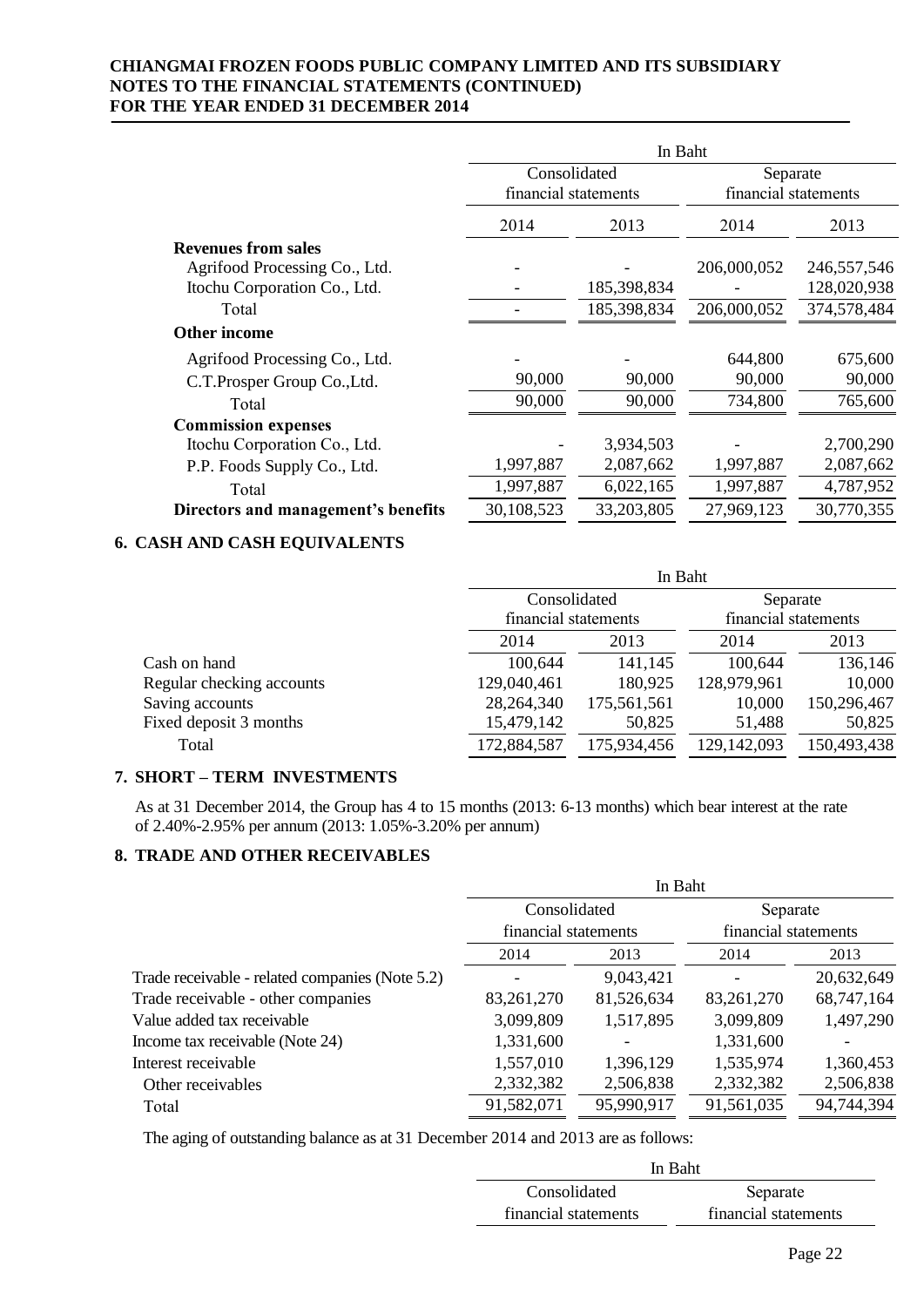|                                              | 2014         | 2013       | 2014         | 2013       |
|----------------------------------------------|--------------|------------|--------------|------------|
| Trade receivable - related<br>parties        |              |            |              |            |
| Within credit terms                          |              | 8,194,615  |              | 21,301,727 |
| Overdue                                      |              |            |              |            |
| Less than 3 months                           |              | 848,806    |              | 848,806    |
| Total Trade receivable - related parties     |              | 9,043,421  |              | 22,150,533 |
| Trade receivable - other companies           |              |            |              |            |
| Within credit terms                          | 78,057,504   | 80.153.410 | 78,057,504   | 65,856,056 |
| Overdue                                      |              |            |              |            |
| Less than 3 months                           | 5,203,766    | 1,373,224  | 5,203,766    | 1,373,224  |
| Total Trade receivable - other companies Net | 83, 261, 270 | 81,526,634 | 83, 261, 270 | 67,229,280 |

#### **9. ACCOUNTS RECEIVABLE – PLANTERS**

Consolidated financial statements and Separate financial statements

|                                      | In Baht    |            |
|--------------------------------------|------------|------------|
|                                      | 2014       | 2013       |
| Accounts receivable-planters         | 25,435,761 | 40,208,588 |
| Less Allowance for doubtful accounts | (604, 860) | (563, 785) |
|                                      | 24,830,90  | 39,644,80  |
| Net                                  |            |            |

#### **10. INVENTORIES**

Consolidated financial statements and Separate financial statements

|                          | In Baht     |               |                                               |             |                   |             |  |
|--------------------------|-------------|---------------|-----------------------------------------------|-------------|-------------------|-------------|--|
|                          | Cost        |               | diminution<br>Allowance for<br>of inventories |             | Inventories - net |             |  |
|                          | 2014        | 2013          | 2014                                          | 2013        | 2014              | 2013        |  |
| Finished goods and       |             |               |                                               |             |                   |             |  |
| semi - finished products | 382,950,979 | 286,580,350   | (919, 719)                                    | (1,383,441) | 382,031,260       | 285,196,909 |  |
| Raw material and         |             |               |                                               |             |                   |             |  |
| Supplies                 | 27,726,549  | 27,864,589    | (584, 565)                                    | (564,000)   | 27,141,984        | 27,300,589  |  |
| Seeds, insecticide       |             |               |                                               |             |                   |             |  |
| Fertilizer               | 28,196,280  | 27,120,236    | (703, 894)                                    | (146,040)   | 27,492,386        | 26,974,196  |  |
| Total                    | 438,873,808 | 341, 565, 175 | (2,208,178)                                   | (2,093,481) | 436,665,630       | 339,471,694 |  |

## **11. FIXED DEPOSITS PLEDGED AS COLLATERAL**

As at 31 December 2013, the subsidiary has fixed deposit amounted to Baht 15.2 million, which pledged as collateral against credit line from a local financial institution.

## **12. INVESTMENTS IN SUBSIDIARY**

As at 31 December 2014 and 2013.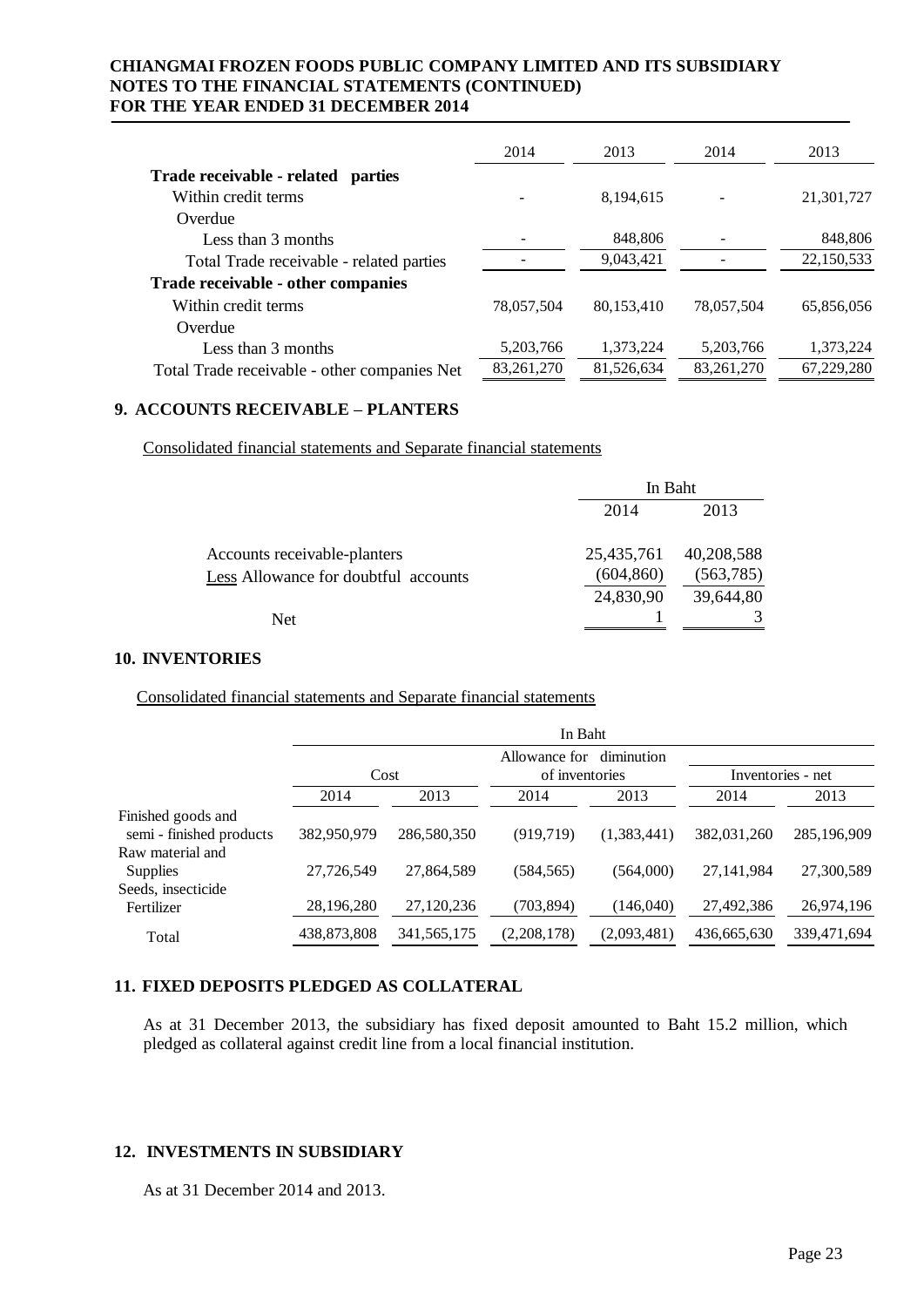|                               | Activities                                   | Paid up<br>Capital<br>(In Baht) | $\%$<br>Holdings | At Cost<br>Baht) | (In |
|-------------------------------|----------------------------------------------|---------------------------------|------------------|------------------|-----|
| Agrifood Processing Co., Ltd. | <b>Transmuted Sweet</b><br>corn distribution | 30,000,000                      | 100.0            | 23,353,658       |     |

In December 2014, Agrifood Processing Co.,Ltd. has to suspend the business operation, transmuted sweet corn distribution and transfer businees and employees to Chiangmai Frozen foods PCL.

On 14 August 2014, at the Board of Directors meeting No.4/2557, the Board of Directors have an expansion plan to invest in Republic of the Union of Myanmar for expansion of production plan. It is currently to study business plan and feasibility of such expansion plan.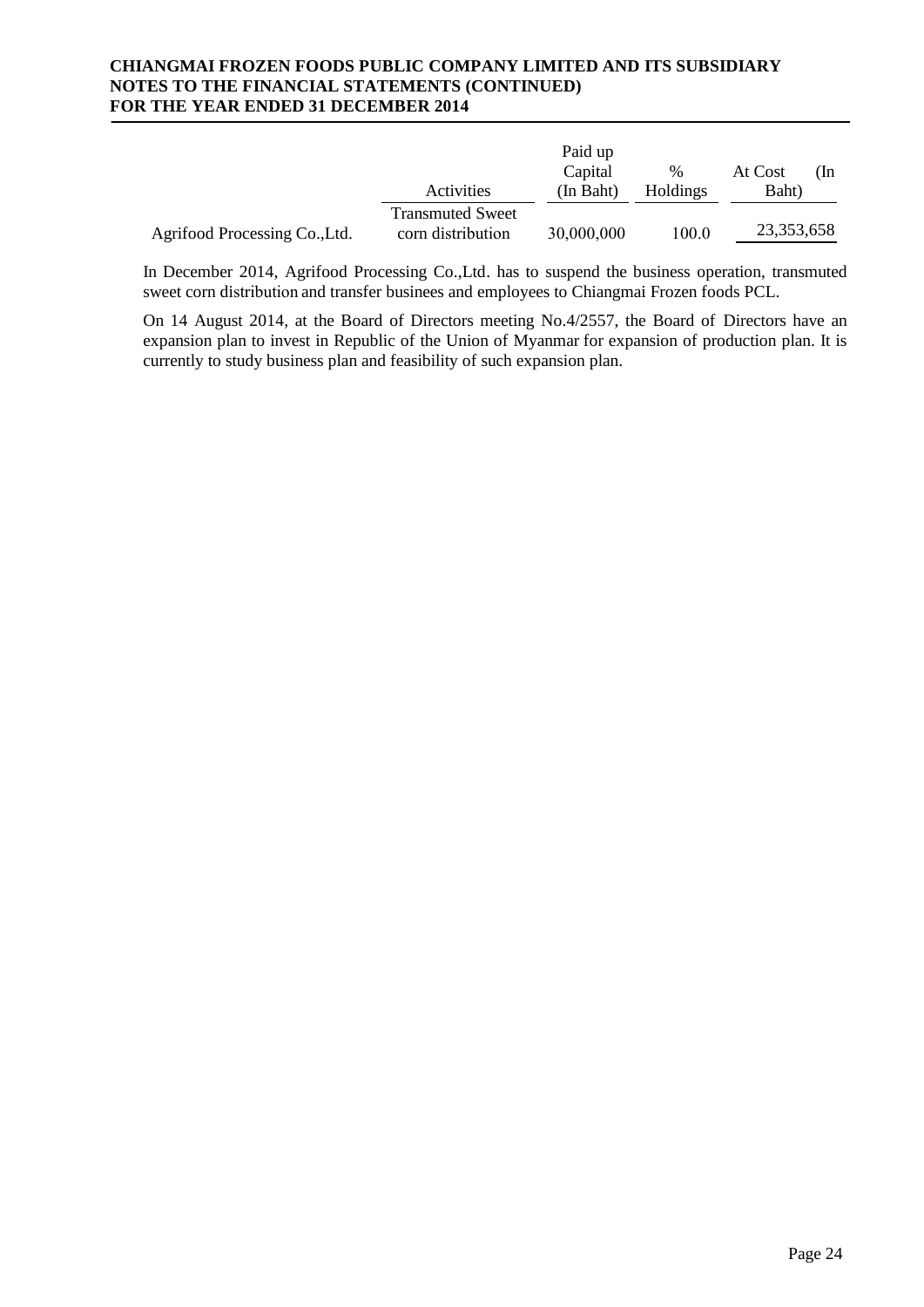## **13. PROPERTY, PLANT AND EQUIPMENT**

## **CONSOLIDATED FINANCIAL STATEMENTS**

|                                                     |                         |                             |                              | In Baht        |                                     |                                                                   |                 |
|-----------------------------------------------------|-------------------------|-----------------------------|------------------------------|----------------|-------------------------------------|-------------------------------------------------------------------|-----------------|
|                                                     | Land and<br>Improvement | Building and<br>Improvement | Machineries and<br>equipment | Vehicle        | Office<br>equipment and<br>fixtures | Building in<br>progress and<br>machinery<br>under<br>installation | Total           |
| As at 1 January 2013                                |                         |                             |                              |                |                                     |                                                                   |                 |
| Cost                                                | 110,493,651             | 450,948,610                 | 729,016,477                  | 38,927,635     | 22,620,809                          | 18,612,371                                                        | 1,370,619,553   |
| Less Accumulated depreciation                       | (6,307,701)             | (293, 921, 487)             | (627, 633, 493)              | (34, 735, 120) | (20, 474, 065)                      |                                                                   | (983,071,866)   |
| Allowance for impairment                            |                         | (1,019,563)                 | (5,247,073)                  |                |                                     |                                                                   | (6,266,636)     |
| Net book amount                                     | 104,185,950             | 156,007,560                 | 96,135,911                   | 4,192,515      | 2,146,744                           | 18,612,371                                                        | 381,281,051     |
| Transactions for the year ended<br>31 December 2013 |                         |                             |                              |                |                                     |                                                                   |                 |
| Opening net book amount                             | 104,185,950             | 156,007,560                 | 96,135,911                   | 4,192,515      | 2,146,744                           | 18,612,371                                                        | 381,281,051     |
| <b>Add</b> Acquisition                              |                         | 522,620                     | 11,569,104                   | 4,897,579      | 958,656                             | 28,492,458                                                        | 46,440,417      |
| Transfer in (out)                                   |                         |                             | 23,889,542                   |                |                                     | (23,889,542)                                                      |                 |
| Less Disposals and amortization                     |                         | (2)                         | (172,095)                    |                | (23, 607)                           |                                                                   | (195,704)       |
| Depreciation                                        |                         | (25,503,924)                | (30, 279, 249)               | (2,869,716)    | (881,273)                           |                                                                   | (59, 534, 162)  |
| Closing net book amount                             | 104,185,950             | 131,026,254                 | 101,143,213                  | 6,220,378      | 2,200,520                           | 23, 215, 287                                                      | 367,991,602     |
| As at 31 December 2013                              |                         |                             |                              |                |                                     |                                                                   |                 |
| Cost                                                | 110,493,651             | 451,000,649                 | 753,424,908                  | 43,825,215     | 22,677,297                          | 23,215,287                                                        | 1,404,637,007   |
| Less Accumulated depreciation                       | (6,307,701)             | (319, 025, 266)             | (649, 358, 577)              | (37, 604, 837) | (20, 476, 777)                      |                                                                   | (1,032,773,158) |
| Allowance for impairment                            |                         | (949, 129)                  | (2,923,118)                  |                |                                     |                                                                   | (3,872,247)     |
| Net book amount                                     | 104,185,950             | 131,026,254                 | 101,143,213                  | 6,220,378      | 2,200,520                           | 23, 215, 287                                                      | 367,991,602     |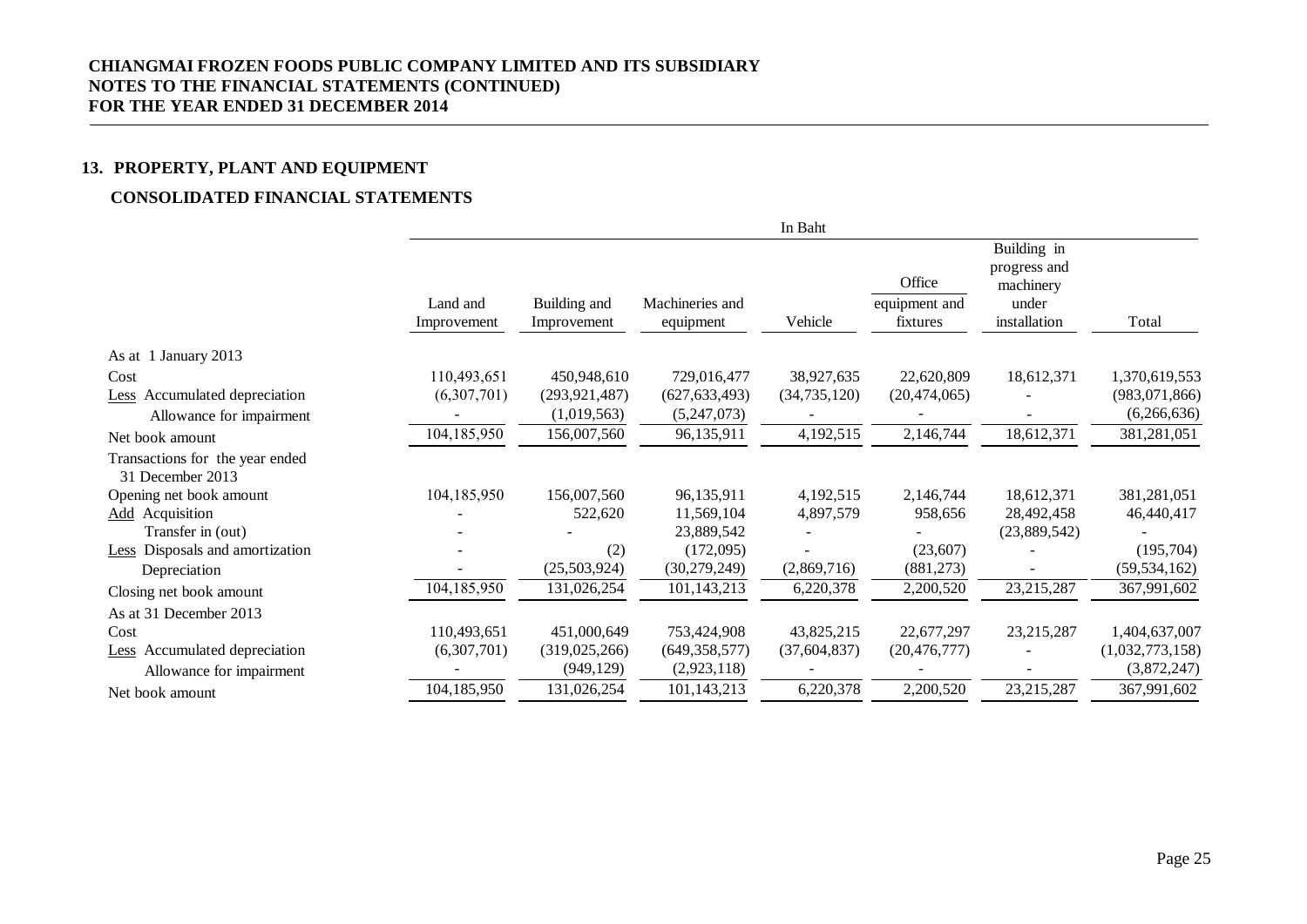## **13. PROPERTY, PLANT AND EQUIPMENT (CON'T)**

## **CONSOLIDATED FINANCIAL STATEMENTS**

|                                                     |                         |                             |                              | In Baht      |                                     |                                                                   |                 |
|-----------------------------------------------------|-------------------------|-----------------------------|------------------------------|--------------|-------------------------------------|-------------------------------------------------------------------|-----------------|
|                                                     | Land and<br>Improvement | Building and<br>Improvement | Machineries and<br>equipment | Vehicle      | Office<br>equipment and<br>fixtures | Building in<br>progress and<br>machinery<br>under<br>installation | Total           |
| Transactions for the year ended<br>31 December 2014 |                         |                             |                              |              |                                     |                                                                   |                 |
| Opening net book amount                             | 104,185,950             | 131,026,254                 | 101,143,213                  | 6,220,378    | 2,200,520                           | 23, 215, 287                                                      | 367,991,602     |
| <b>Add</b> Acquisition                              |                         | 4,145,630                   | 8,031,330                    | 1,614,117    | 692,477                             | 25, 153, 165                                                      | 39,636,719      |
| Transfer in (out)                                   |                         | 3,463,889                   | 42,000,145                   |              | 912,913                             | (46,376,947)                                                      |                 |
| <b>Less</b> Disposals and amortization              |                         | (24)                        | (122, 872)                   | (31, 198)    | (7,019)                             |                                                                   | (161, 113)      |
| Depreciation                                        |                         | (25, 223, 374)              | (32, 259, 496)               | (1,905,793)  | (847, 410)                          |                                                                   | (60, 236, 073)  |
| Closing net book amount                             | 104,185,950             | 113,412,375                 | 118,792,320                  | 5,897,504    | 2,951,481                           | 1,991,505                                                         | 347, 231, 135   |
| At 31 December 2014                                 |                         |                             |                              |              |                                     |                                                                   |                 |
| Cost                                                | 110,493,651             | 454,482,312                 | 780, 231, 129                | 37,479,386   | 22,818,465                          | 1,991,505                                                         | 1,407,496,448   |
| Accumulated depreciation<br>Less                    | (6,307,701)             | (340, 191, 243)             | (659, 576, 578)              | (31,581,882) | (19,866,984)                        |                                                                   | (1,057,524,388) |
| Allowance for impairment                            |                         | (878, 694)                  | (1,862,231)                  |              |                                     |                                                                   | (2,740,925)     |
| Net book amount                                     | 104,185,950             | 113,412,375                 | 118,792,320                  | 5,897,504    | 2,951,481                           | 1,991,505                                                         | 347, 231, 135   |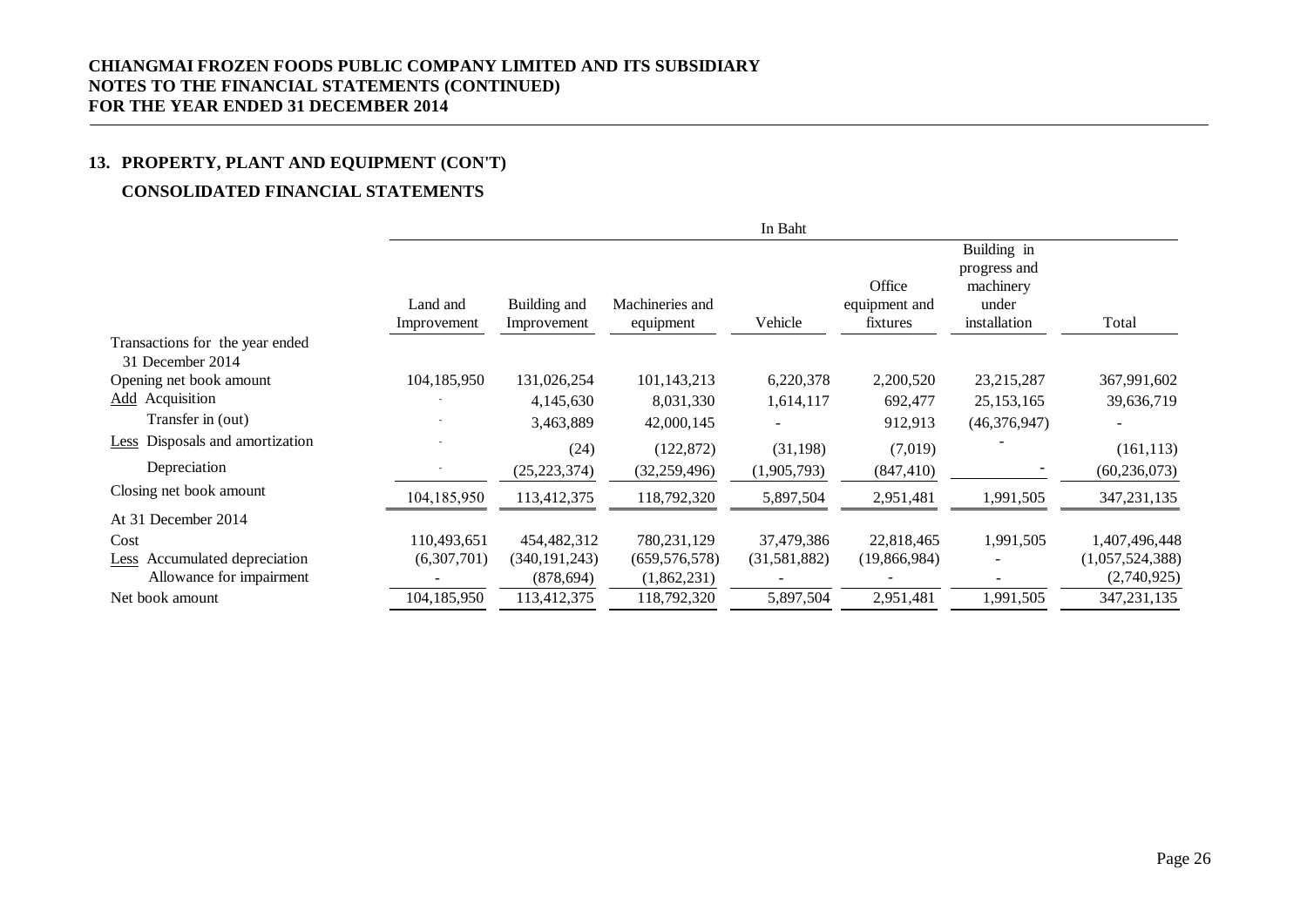## **13. PROPERTY, PLANT AND EQUIPMENT (CON'T)**

## **THE SEPARATE FINANCIAL STATEMENTS**

|                                                     |                         |                             |                              | In Baht        |                                     |                                                                   |                 |
|-----------------------------------------------------|-------------------------|-----------------------------|------------------------------|----------------|-------------------------------------|-------------------------------------------------------------------|-----------------|
|                                                     | Land and<br>Improvement | Building and<br>Improvement | Machineries and<br>equipment | Vehicle        | Office<br>equipment and<br>fixtures | Building in<br>progress and<br>machinery<br>under<br>installation | Total           |
| As at 1 January 2013                                |                         |                             |                              |                |                                     |                                                                   |                 |
| Cost                                                | 110,493,651             | 450,948,610                 | 729,016,477                  | 37,148,635     | 21,641,420                          | 18,612,371                                                        | 1,367,861,164   |
| Less Accumulated depreciation                       | (6,307,701)             | (293, 921, 487)             | (627, 633, 493)              | (33,693,065)   | (19, 575, 163)                      |                                                                   | (981, 130, 909) |
| Allowance for impairment                            |                         | (1,019,563)                 | (5,247,073)                  |                |                                     |                                                                   | (6,266,636)     |
| Net book amount                                     | 104,185,950             | 156,007,560                 | 96,135,911                   | 3,455,570      | 2,066,257                           | 18,612,371                                                        | 380,463,691     |
| Transactions for the year ended<br>31 December 2013 |                         |                             |                              |                |                                     |                                                                   |                 |
| Opening net book amount                             | 104,185,950             | 156,007,560                 | 96,135,911                   | 3,455,570      | 2,066,257                           | 18,612,371                                                        | 380,463,619     |
| <b>Add</b> Acquisition                              |                         | 522,620                     | 11,569,104                   | 4,897,579      | 895,656                             | 28,492,458                                                        | 46,377,417      |
| Transfer in (out)                                   |                         |                             | 23,889,542                   |                |                                     | (23,889,542)                                                      |                 |
| <b>Less</b> Disposals and amortization              |                         | (2)                         | (172,095)                    |                | (23,606)                            |                                                                   | (195,703)       |
| Depreciation                                        |                         | (25,503,924)                | (30, 279, 249)               | (2,513,917)    | (842, 657)                          |                                                                   | (59, 139, 747)  |
| Closing net book amount                             | 104,185,950             | 131,026,254                 | 101,143,213                  | 5,839,232      | 2,095,650                           | 23,215,287                                                        | 367,505,586     |
| As at 31 December 2013                              |                         |                             |                              |                |                                     |                                                                   |                 |
| Cost                                                | 110,493,651             | 451,000,649                 | 753,424,908                  | 42,046,215     | 21,656,216                          | 23, 215, 287                                                      | 1,401,836,926   |
| Less Accumulated depreciation                       | (6,307,701)             | (319,025,266)               | (649, 358, 577)              | (36, 206, 983) | (19,560,566)                        |                                                                   | (1,030,459,093) |
| Allowance for impairment                            |                         | (949, 129)                  | (2,923,118)                  |                |                                     |                                                                   | (3,872,247)     |
| Net book amount                                     | 104,185,950             | 131,026,254                 | 101,143,213                  | 5,839,232      | 2,095,650                           | 23,215,287                                                        | 367,505,586     |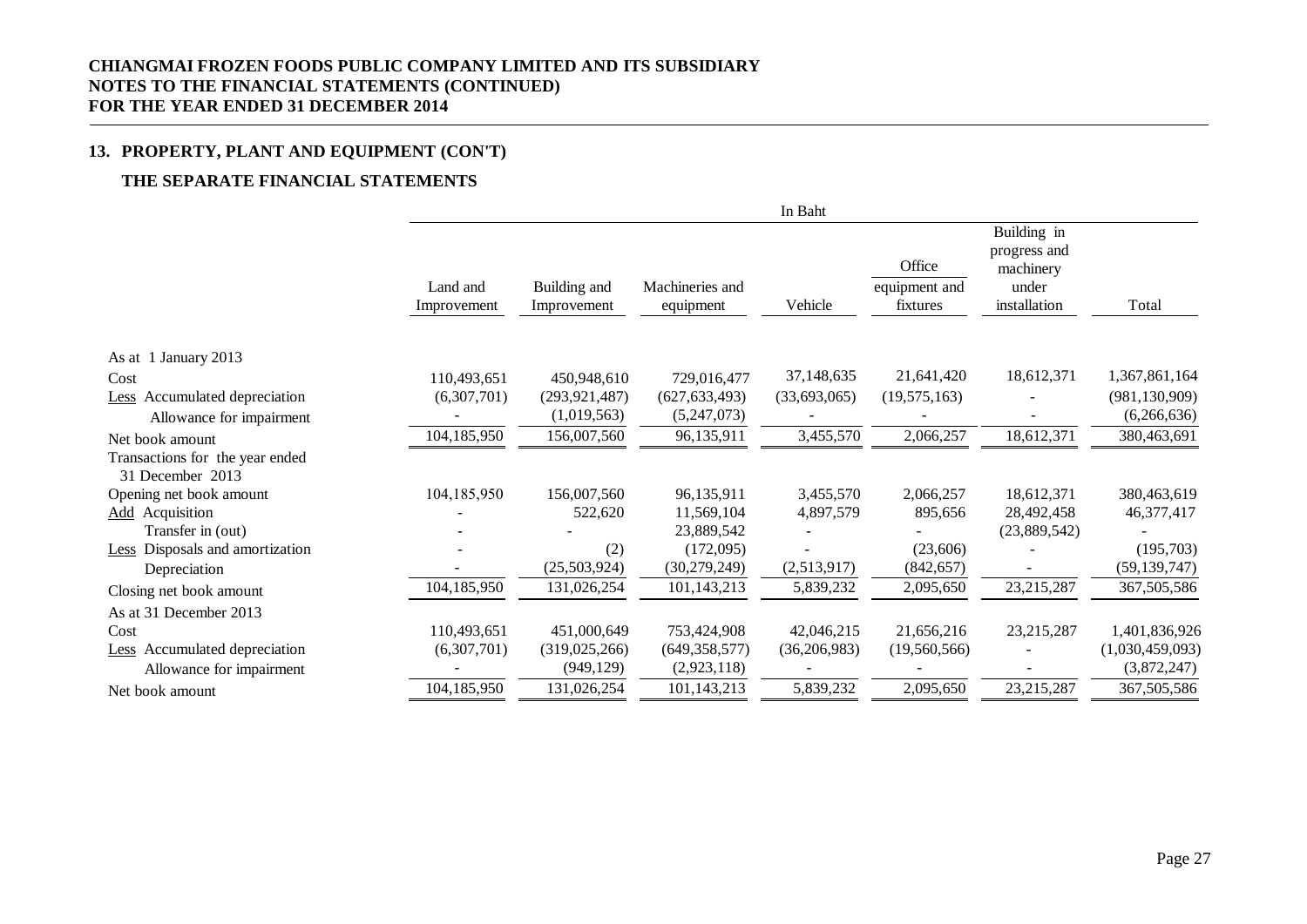## **13. PROPERTY, PLANT AND EQUIPMENT (CON'T)**

## **THE SEPARATE FINANCIAL STATEMENTS**

|                                                     |                         |                             |                              | In Baht      |                                     |                                                                   |                 |
|-----------------------------------------------------|-------------------------|-----------------------------|------------------------------|--------------|-------------------------------------|-------------------------------------------------------------------|-----------------|
|                                                     | Land and<br>Improvement | Building and<br>Improvement | Machineries and<br>equipment | Vehicle      | Office<br>equipment and<br>fixtures | Building in<br>progress and<br>machinery<br>under<br>installation | Total           |
| Transactions for the year ended<br>31 December 2014 |                         |                             |                              |              |                                     |                                                                   |                 |
| Opening net book amount                             | 104,185,950             | 131,026,254                 | 101,143,213                  | 5,839,232    | 2,095,650                           | 23,215,287                                                        | 367,505,586     |
| <b>Add</b> Acquisition                              |                         | 4,145,630                   | 8,031,330                    | 1,614,117    | 679,486                             | 25, 153, 165                                                      | 39,623,728      |
| Transfer in (out)                                   |                         | 3,463,889                   | 42,000,145                   |              | 912,913                             | (46,376,947)                                                      |                 |
| Less Disposals                                      |                         | (24)                        | (122, 872)                   | (4)          | (7,019)                             |                                                                   | (129, 919)      |
| Depreciation                                        |                         | (25, 223, 374)              | (32, 259, 496)               | (1,555,841)  | (810, 148)                          |                                                                   | (59, 848, 859)  |
| Closing net book amount                             | 104,185,950             | 113,412,375                 | 118,792,320                  | 5,897,504    | 2,870,882                           | 1,991,505                                                         | 347,150,536     |
| At 31 December 2014                                 |                         |                             |                              |              |                                     |                                                                   |                 |
| Cost                                                | 110,493,651             | 454,482,312                 | 780, 231, 129                | 37,479,386   | 21,784,394                          | 1,991,505                                                         | 1,406,462,377   |
| Accumulated depreciation<br>Less                    | (6,307,701)             | (340, 191, 243)             | (659, 576, 578)              | (31,581,882) | (18,913,512)                        |                                                                   | (1,056,570,916) |
| Allowance for impairment                            |                         | (878, 694)                  | (1,862,231)                  |              |                                     |                                                                   | (2,740,925)     |
| Net book amount                                     | 104,185,950             | 113,412,375                 | 118,792,320)                 | 5,897,504    | 2,870,882                           | 1,991,505                                                         | 347,150,536     |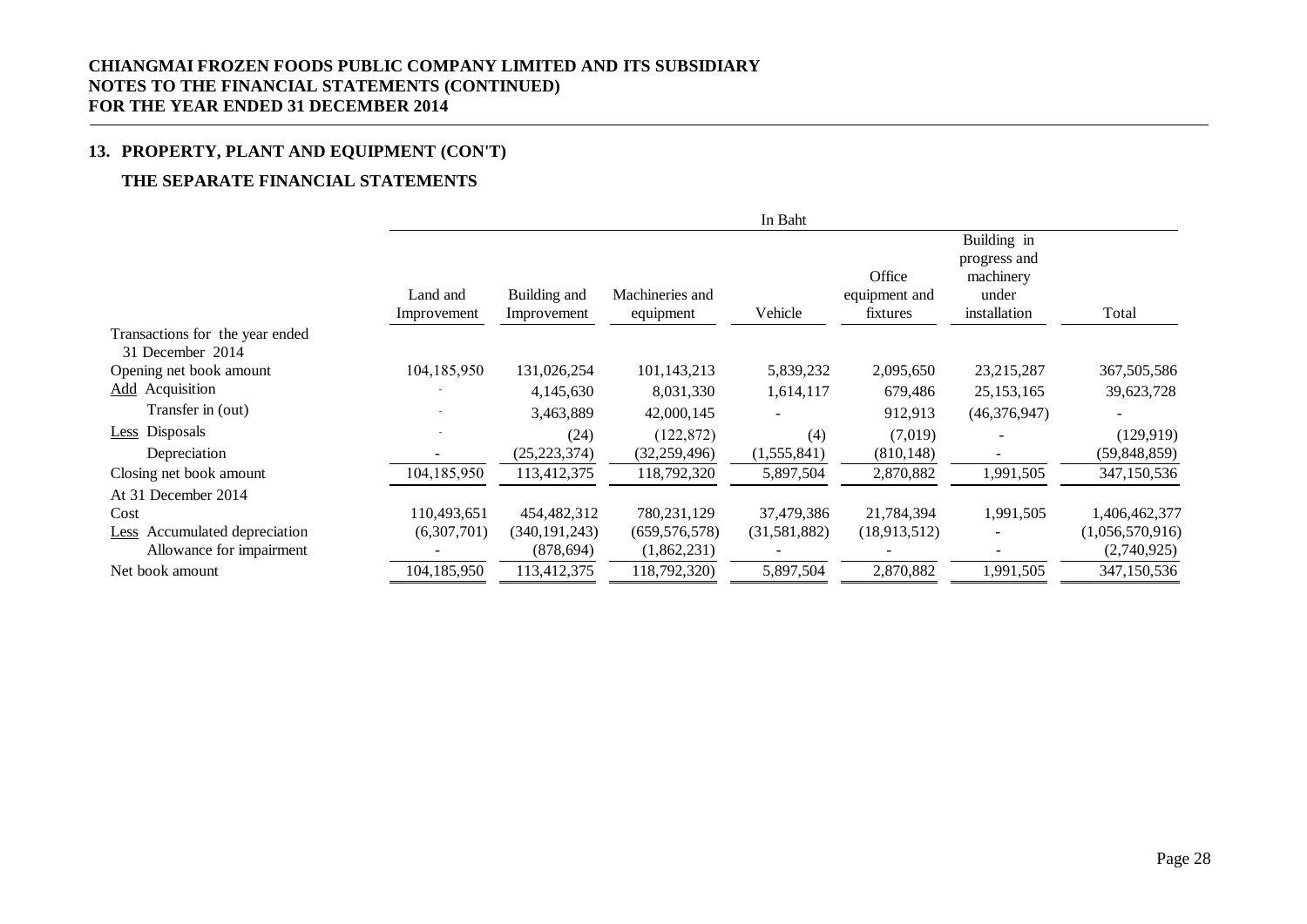## **14. INTANGIBLE ASSETS - SOFTWARE**

|                                                  |             | In Baht                                       |             |
|--------------------------------------------------|-------------|-----------------------------------------------|-------------|
|                                                  |             | Consolidated and separate financial statement |             |
|                                                  |             | Software in                                   |             |
|                                                  | Software    | progress                                      | Total       |
| As at 31 December 2013                           |             |                                               |             |
| Cost                                             | 4,489,696   | 4,037,904                                     | 8,527,600   |
| Accumulated amortizatiom                         | (1,854,909) |                                               | (1,854,909) |
| Allowance for impairment of assets               | (2,634,787) |                                               | (2,634,787) |
| Net book value                                   |             | 4,037,904                                     | 4,037,904   |
| Transactions for the year ended 31 December 2014 |             |                                               |             |
| Opening net book amount                          |             | 4,037,904                                     | 4,037,904   |
| Add: Acquisition                                 |             | 2,756,431                                     | 2,756,431   |
| Transfer in (out)                                | 1,697,652   | (1,697,652)                                   |             |
| Less : Amortization                              | (42,790)    |                                               | (42,790)    |
| Net book value                                   | 1,654,862   | 5,096,683                                     | 6,751,545   |
| As at 31 December 2014                           |             |                                               |             |
| Cost                                             | 6,187,348   | 5,096,683                                     | 11,284,031  |
| Accumulated amortizatiom                         | (1,897,699) |                                               | (1,897,699) |
| Allowance for impairment of assets               | (2,634,787) |                                               | (2,634,787) |
| Net book value                                   | 1,654,862   | 5,096,683                                     | 6,751,545   |

### **15. BANK OVERDRAFTS AND SHORT-TERM LOANS**

As at 31 December 2014 and 2013, the Company has the overdrafts and short-term loans lines amounted to Baht 273.1 million and Baht 432.9 million, respectively. The facilities charge an interest at the rate of MOR per annum.

## **16. TRADE AND OTHER PAYABLES**

|                                        | In Baht              |              |                      |            |  |  |  |
|----------------------------------------|----------------------|--------------|----------------------|------------|--|--|--|
|                                        | Consolidated         |              | Separate             |            |  |  |  |
|                                        | financial statements |              | financial statements |            |  |  |  |
|                                        | 2014                 | 2013         | 2014                 | 2013       |  |  |  |
| Trade payables                         | 35,389,796           | 36,845,438   | 35,389,796           | 36,845,438 |  |  |  |
| Accrued commission expenses (Note 5.2) | 138,037              | 5,017,747    | 138,037              | 4,581,133  |  |  |  |
| Accrued expenses                       | 38, 358, 285         | 39, 341, 703 | 36,939,906           | 38,002,737 |  |  |  |
| Others                                 | 300,974              | 466,754      | 300,974              | 466,754    |  |  |  |
| Total                                  | 74,187,092           | 81,671,642   | 72,768,713           | 79,896,062 |  |  |  |
|                                        |                      |              |                      |            |  |  |  |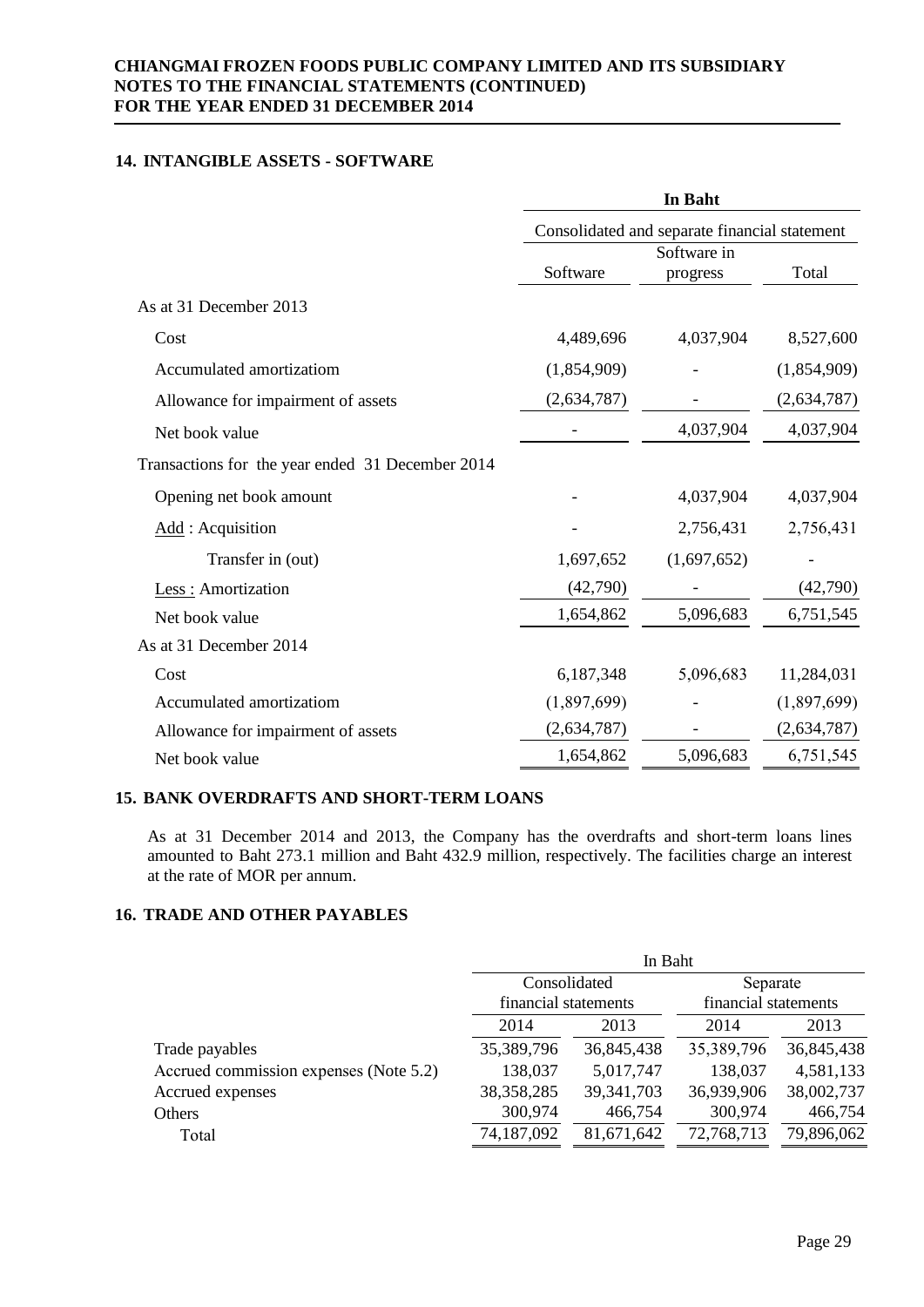## **17. EMPLOYEE BENEFIT OBLIGATIONS**

The Group adopted TAS 19 Employee Benefits with effect from 1 January 2011.

The Group operate post employment benefit and pension based on the requirement of Thai Labour Protection Act B.E. 2541 (1998) to provide retirement benefits and other long term benefit to employees based on pensionable remuneration and length of service.

Movement in the present value of the defined benefit obligations:

|                                            | In Baht              |            |                      |            |  |  |
|--------------------------------------------|----------------------|------------|----------------------|------------|--|--|
|                                            | Consolidated         |            | Separate             |            |  |  |
|                                            | financial statements |            | financial statements |            |  |  |
|                                            | 2014                 | 2013       | 2014                 | 2013       |  |  |
| For the year ended 31 December             |                      |            |                      |            |  |  |
| Defined benefit obligations at 1 January   | 35,301,931           | 29,588,203 | 34, 182, 292         | 28,169,254 |  |  |
| Current service costs and interest         | 6,120,567            | 5,000,683  | 6,095,206            | 4,686,047  |  |  |
| Transfer to accrued expenses               | (1,825,000)          |            | (680,000)            |            |  |  |
| Benefit paid for the year                  | (1,299,000)          | (457,500)  | (1,299,000)          | (457,500)  |  |  |
| <b>Actuarial loss</b>                      | 2,005,322            | 1,170,545  | 2,005,322            | 1,784,491  |  |  |
| Defined benefit obligations at 31 December | 40,303,820           | 35,301,931 | 40,303,820           | 34,182,292 |  |  |

Expense recognized in profit or loss for the year ended 31 December 2014 and 2013:

|                        |                      | In Baht   |                      |           |  |  |  |
|------------------------|----------------------|-----------|----------------------|-----------|--|--|--|
|                        | Consolidated         |           | Separate             |           |  |  |  |
|                        | financial statements |           | financial statements |           |  |  |  |
|                        | 2014                 | 2013      | 2014                 | 2013      |  |  |  |
| Current service costs  | 4,334,456            | 4,174,157 | 4,367,188            | 3,889,376 |  |  |  |
| Interest on obligation | 1,786,111            | 826,526   | 1,728,018            | 796,671   |  |  |  |
| Total                  | 6,120,567            | 5,000,683 | 6,095,206            | 4,686,047 |  |  |  |

The above expense recognized in profit or loss is recognized in the following line items for the year ended 31 December 2014 and 2013:

|                         |                      | In Baht   |                      |           |  |  |  |
|-------------------------|----------------------|-----------|----------------------|-----------|--|--|--|
|                         | Consolidated         |           | Separate             |           |  |  |  |
|                         | financial statements |           | financial statements |           |  |  |  |
|                         | 2014                 | 2013      | 2014                 | 2013      |  |  |  |
| Costs of sales          | 4,933,391            | 3,914,006 | 4,933,391            | 3,914,006 |  |  |  |
| Sales expenses          | 274,052              | 226,639   | 267,044              | 136,246   |  |  |  |
| Administrative expenses | 913,124              | 860,038   | 894,771              | 635,795   |  |  |  |
| Total                   | 6,120,567            | 5,000,683 | 6,095,206            | 4,686,047 |  |  |  |
|                         |                      |           |                      |           |  |  |  |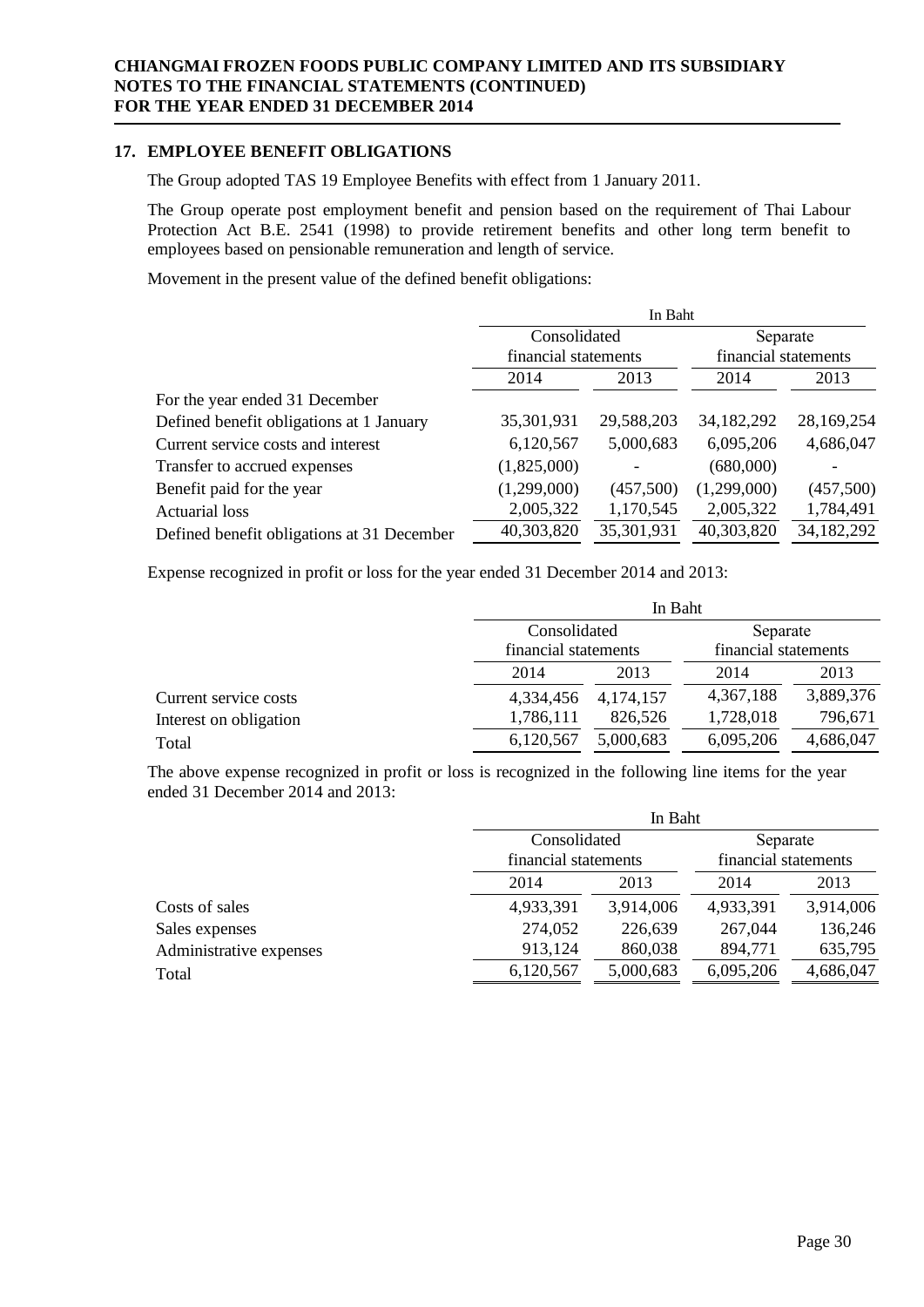Principal actuarial assumptions at the reporting date

|                        | Consolidated and Separate<br>financial statements                  |                                                                    |  |
|------------------------|--------------------------------------------------------------------|--------------------------------------------------------------------|--|
|                        | 2014                                                               | 2013                                                               |  |
| Discount rate          | $4.16\%$ per annum                                                 | 4.5% per annum                                                     |  |
| Salary increase rate   | 5.82%                                                              | $0.5 - 5.5\%$                                                      |  |
| Employee turnover rate | Scale related to Age<br>ranging from $0 - 26\%$                    | Scale related to Age<br>ranging from $0 - 26.32\%$                 |  |
| Mortality rate         | According to Thailand TMO<br>2008 male and female tables<br>tables | According to Thailand TMO<br>2008 male and female tables<br>tables |  |

## **18. LEGAL RESERVE**

Under the provisions of the Limited Public Company Act B.E 2535, the Company is required to appropriate at least 5% of its annual net income after deduction of the deficit brought forward (if any) as reserve fund until the reserve equal to 10% of authorized share capital. The reserve is not available for dividend distribution.

## **19. DIVIDENDS PAID**

According to the resolution of the ordinary shareholders' meeting for the year 2014 held on 23 April 2014 had the resolution to approve the payment of cash dividends at Baht 0.31 per share to the shareholders of 381,145,725 shares totaling Baht 118.2 million from operational result of year 2013. The Company paid dividends on 12 May 2014.

According to the resolution of the ordinary shareholders' meeting for the year 2013 held on 19 April 2013 had the resolution to approve the payment of cash dividends at Baht 0.28 per share to the shareholders of 381,145,725 shares totaling Baht 106.7 million from operational result of year 2012. The Company paid dividends on 10 May 2013.

## **20. EXPENSES BY NATURE**

Significant expenses by nature are as follow :

|                                     |                                      |             | In Baht                          |                         |  |
|-------------------------------------|--------------------------------------|-------------|----------------------------------|-------------------------|--|
|                                     | Consolidated<br>financial statements |             | Separate<br>financial statements |                         |  |
|                                     |                                      |             |                                  |                         |  |
|                                     | 2014                                 | 2013        | 2014                             | 2013                    |  |
| Changes in finished goods, semi-    |                                      |             |                                  |                         |  |
| finished products and raw materials | (96, 575, 130)                       | 15,764,878  | (96, 575, 130)                   | 15,764,878              |  |
| Purchase raw materials              | 604,617,863                          | 490,780,537 | 604,617,863                      | 490,780,537             |  |
| Depreciation and amortization       | 60,278,862                           | 59,698,261  | 59,891,649                       | 59,303,846              |  |
| Staff costs                         | 280,356,800                          | 261,960,758 |                                  | 276,712,735 258,612,913 |  |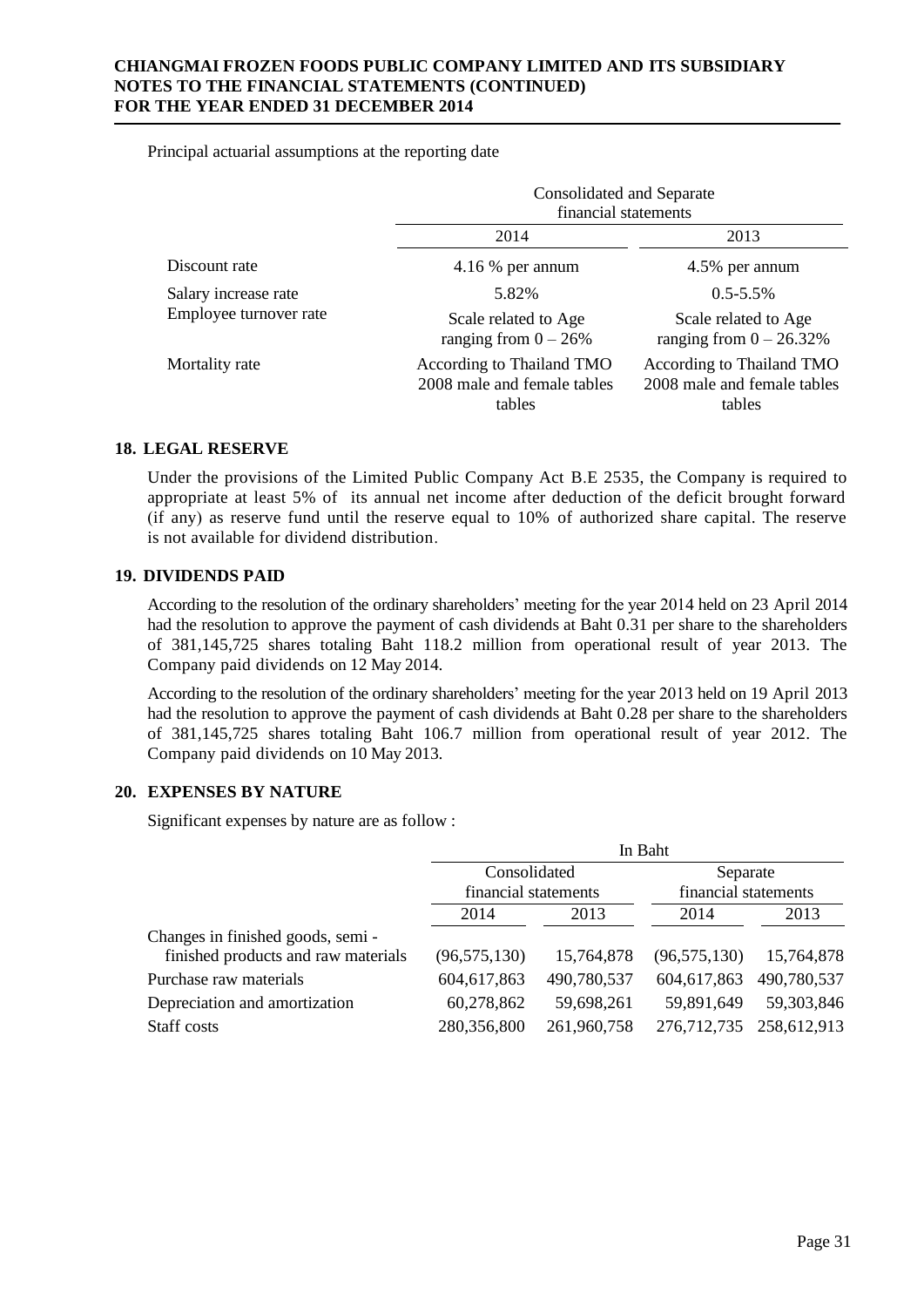## **21. PROMOTIONAL PRIVILEGES**

By virtue of the provisions of Industrial Investment Promotion Act. B.E. 1977, the Company was granted certain privileges as follows :

certificate No.1545(3)/2004 exemption from payment of income tax for eight years starting from the commencement date of the promoted business and 50 percent reduction from the normal income tax rate for the next five years after the period of eight years are expired.

As a promoted industry, the Company must comply with certain conditions and restrictions provided for in the promotional certificate.

Sales classified as promoted and non-promoted business, for the years ended 31 December 2014 and 2013 are summarized as follows:

|                | In Thousand Baht |                 |           |                 |                 |           |
|----------------|------------------|-----------------|-----------|-----------------|-----------------|-----------|
|                |                  | 2014            |           |                 | 2013            |           |
|                |                  | Non-            |           |                 | Non-            |           |
|                | Promoted         | Promoted        |           | Promoted        | Promoted        |           |
|                | <b>Business</b>  | <b>Business</b> | Total     | <b>Business</b> | <b>Business</b> | Total     |
| Export sales   | 831,499          | 336,808         | 1,168,307 | 929,766         | 217,734         | 1,147,500 |
| Domestic sales | 8,589            | 209,219         | 217,808   | 12,686          | 247,569         | 260,255   |
| Total          | 840,088          | 546,027         | 1,386,115 | 942,452         | 465,303         | 1,407,755 |

## **22. SEGMENT INFORMATION**

Operating segment information is reported in a manner consistent with the internal reports that are regularly reviewed by the chief operating decision maker in order to make decisions about the allocation of resources to the segment and assess its performance.

The Group has engaged in business of manufacturing and distribution of frozen vegetables and operated in one geographical area in Thailand. Therefore, these financial statements do not present the geographical segment.

For the year 2014 and 2013, export sales of the Group was 99% of total sales

Major customers

For the year 2014, the Group has revenue from 3 major customers, representing 75 percent of total revenue, arising from manufacturing and distribution of frozen vegetables (2013: 76 percent of total revenue was derived from 3 major customers).

## **23. PROVIDENT FUND**

The Company established a contributory registered provident fund in accordance with the Provident fund Act.B.E.1987 Under the provident fund, the Company contributes an amount equivalent to the employees' contribution, which is 3% of their basic salaries. The company appointed The Siam Commercial Bank Public Co., Ltd. as a fund manager to manage the fund in accordance with the Provident Fund Act (B.E. 1987), which was amended by the Provident Fund Act (No.2) (B.E. 1999), under supervision of the Office of the Securities and Exchange Commission.

The Company's contribution net of the refund amount for the years ended 31 December 2014 and 2013 amounted to Baht 1.8 million and Baht 1.7 million, respectively.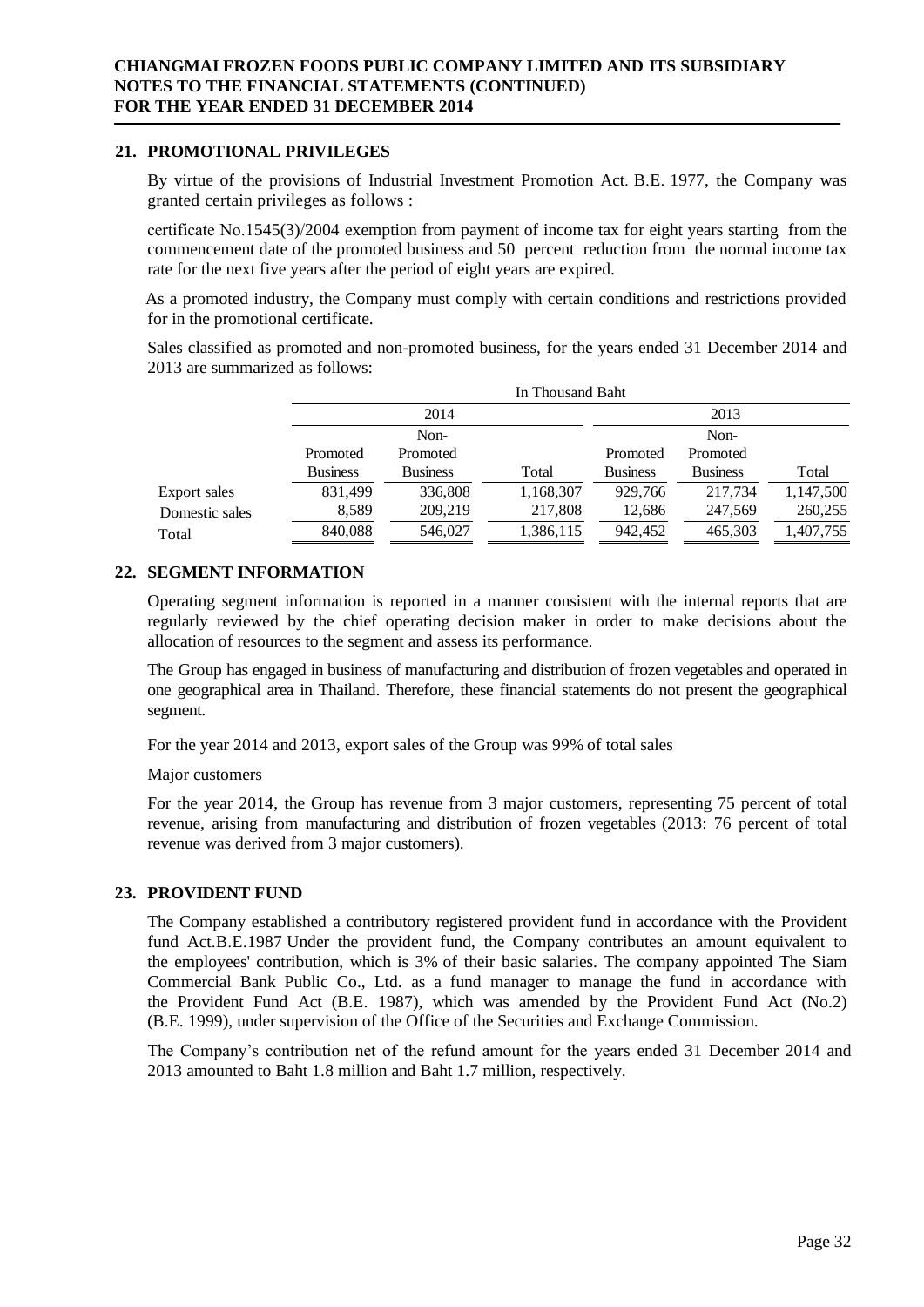## **24. ADDITIONAL TAX EXPENSES**

In the second quarter of 2014, the Revenue Department examined the Company's valued add tax (VAT) filing and found that the average input VAT of the non-vat business was wrongly submitted. The Company has additional filed the VAT refund for a period from January 2012 to May 2014 and recalculated corporate income tax for years 2012 and 2013. The Company has to pay the unclaimed input VAT amounting to Baht 8.1 million and penalty amounting to Baht 3.4 million, totaling Baht 11.5 million and the Company paid such tax in July 2014. In addition, the Company is in the process of refund the additional corporate income tax of Baht 1.3 million, which recorded in the consolidated and separate statements of financial position under "Income tax receivable" (Note 8) and recorded the additional tax expense of Baht 9.4 million in the consolidated and separate statements of comprehensive income under "Administrative expenses" for the year ended 31 December 2014.

## **25. INCOME TAX**

Income tax expenses for the year ended 31 December 2014 and 2013 are made up as follows:

|                                                                          | In Baht              |            |                                         |            |  |
|--------------------------------------------------------------------------|----------------------|------------|-----------------------------------------|------------|--|
|                                                                          | <b>Consolidated</b>  |            | <b>Separate</b><br>financial statements |            |  |
|                                                                          | financial statements |            |                                         |            |  |
|                                                                          | 2014                 | 2013       | 2014                                    | 2013       |  |
| Income tax recognized in profit or loss                                  |                      |            |                                         |            |  |
| <b>Current income tax</b>                                                |                      |            |                                         |            |  |
| Current year                                                             | 10,870,833           | 21.768.805 | 10,158,737                              | 20,726,398 |  |
| <b>Deferred tax</b><br>Relating to origination and reversal of temporary |                      |            |                                         |            |  |
| differences                                                              | (803, 490)           | (871,010)  | (798, 418)                              | (808, 083) |  |
| <b>Total</b>                                                             | 10,067,343           | 20,897,795 | 9,360,319                               | 19,918,315 |  |
| Income tax recognised in other comprehensive<br>income                   |                      |            |                                         |            |  |
| Decrease in Actuarial losses                                             | (401, 063)           | (234, 109) | (401,063)                               | (356,898)  |  |

Reconciliation of effective tax rate

|                                                   | in bant                                     |              |                                         |             |
|---------------------------------------------------|---------------------------------------------|--------------|-----------------------------------------|-------------|
|                                                   | <b>Consolidated</b><br>financial statements |              | <b>Separate</b><br>financial statements |             |
|                                                   | 2014                                        | 2013         | 2014                                    | 2013        |
| Accounting profit before corporate income tax     | 70,493,430                                  | 156,715,768  | 67,132,548                              | 151,991,477 |
| Applicable tax rate (%)                           | 20                                          | 20           | 20                                      | 20          |
| Accounting profit before corporate income         |                                             |              |                                         |             |
| tax multiplied by applicable tax rate             | 14,098,686                                  | 31, 343, 154 | 13,426,510                              | 30,398,295  |
| Investment promotion                              | (5,493,778)                                 | (9,582,318)  | (5,493,778)                             | (9,582,318) |
| Incoming not subject to tax                       | (266,320)                                   |              | (266,320)                               |             |
| Addition expenses deductible for tax purposes     | (926, 208)                                  | (1,888,253)  | (926, 208)                              | (1,888,253) |
| Expenses not deductible for tax purposes          | 3,458,453                                   | 1,896,222    | 3,418,533                               | 1,798,674   |
| <b>Current tax</b>                                | 10,870,833                                  | 21,768,805   | 10,158,737                              | 20,726,398  |
| Relating to origination and reversal of temporary |                                             |              |                                         |             |
| differences                                       | (803, 490)                                  | (871,010)    | (798, 418)                              | (808,083)   |
| Income tax expense                                | 10,067,343                                  | 20,897,795   | 9,360,319                               | 19,918,315  |
|                                                   |                                             |              |                                         |             |

**In Baht**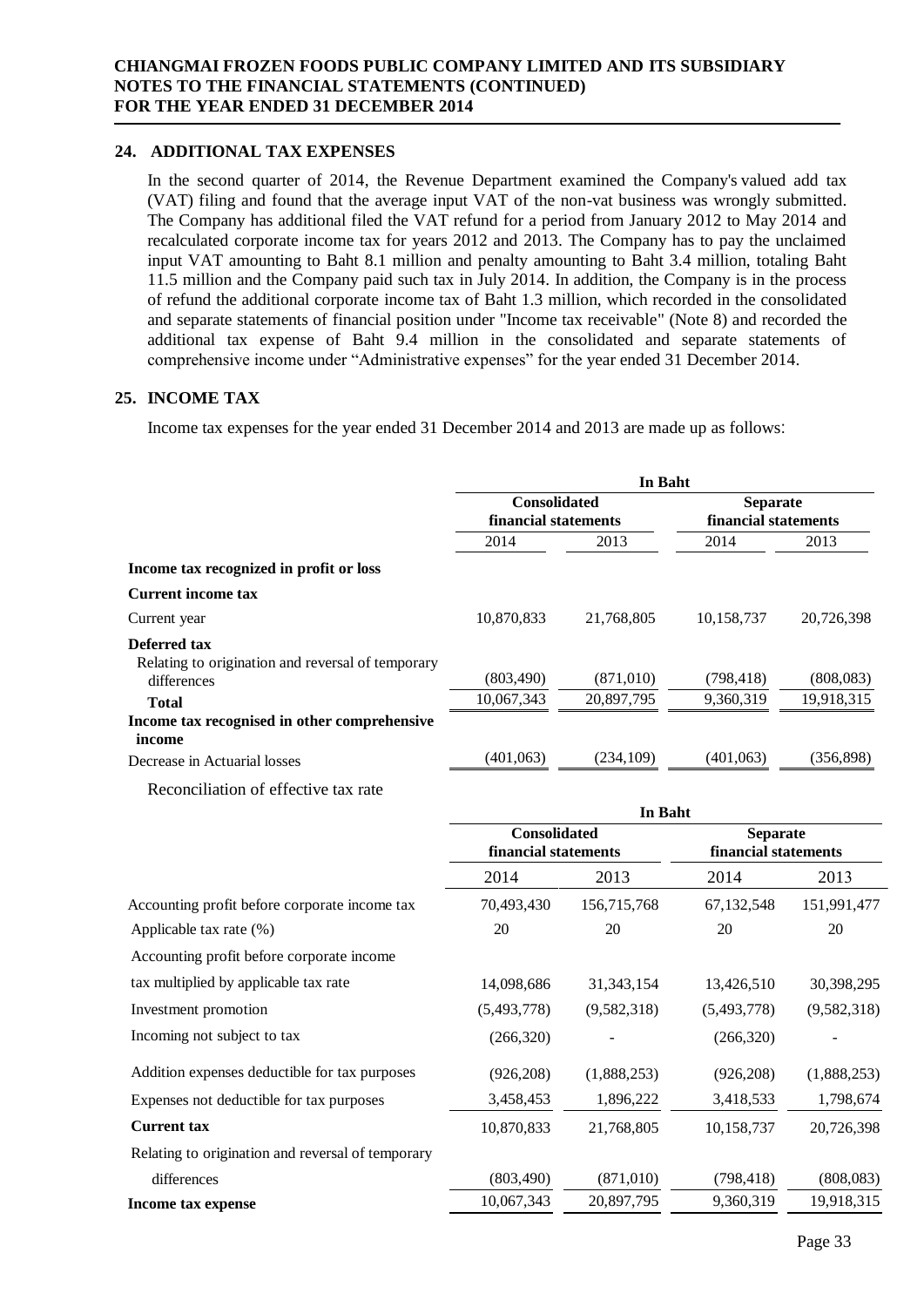Deferred tax assets is presented in the statement of financial positions as follows:

|                                               | In Baht                              |           |                                  |           |  |
|-----------------------------------------------|--------------------------------------|-----------|----------------------------------|-----------|--|
|                                               | Consolidated financial<br>statements |           | Separate financial<br>statements |           |  |
|                                               |                                      |           |                                  |           |  |
|                                               | 2014                                 | 2013      | 2014                             | 2013      |  |
| <b>Statements of financial position</b>       |                                      |           |                                  |           |  |
| Increase in deferred tax assets               |                                      |           |                                  |           |  |
| Allowance for doubtful accounts               | 120,972                              | 112,757   | 120,972                          | 112,757   |  |
| Allowance for diminution of inventories       | 441,636                              | 418,696   | 441,636                          | 418,696   |  |
| Allowance for impairment of intangible assets | 470,979                              | 526,958   | 470,979                          | 526,958   |  |
| Provisions for employee benefit obligations   | 8,289,764                            | 7,060,387 | 8,060,764                        | 6,836,459 |  |
|                                               | 9,323,351                            | 8,118,798 | 9,094,351                        | 7,894,870 |  |

## **26. FINANCIAL INSTRUMENTS**

#### **26.1 Credit risk**

The Group exposed to credit risks mainly relating to their trade accounts receivable. However, the management has policies to provide adequate allowances for any possible losses that might be incurred in connection with their receivables.

#### **26.2 Foreign currency risk and risk management**

The Group exposure to foreign currency risk relates primarily to their business transactions which are denominated in foreign currencies. The Group has policies to hedge such risks by using derivative financial instruments. As at 31 December 2014, the Group have outstanding forward foreign exchange selling contracts total of U.S. Dollars 30.5 million in exchange of Baht 999.6 million with 3 commercial banks. The contract will be due in December 2015.Per comparative between fair value and contract value, the profit amounting Baht 3.4 million is incurred.

As at 31 December 2014, the Group has accrued commission amounting of U.S.Dollars 0.1 million which are not hedged.

#### **26.3 Interest rate risk**

The Group were exposed to interest risks because it held deposits to financial institutions. However, such financial assets are month short-term, the Company and subsidiary believed that the future fluctuation on market interest rate would not provided significant effect to their operation and cash flow; therefore, no financial derivative was adopted to manage such risks.

#### **26.4 Fair value of financial instruments**

The financial assets and liabilities include cash and cash equivalents, short-term investment, trade accounts receivable, trade accounts payable, accrued income tax and accrued expenses. Their carried values approximate to their fair values.

#### **27. COMMITMENT AND CONTINGENT LIABILITIES**